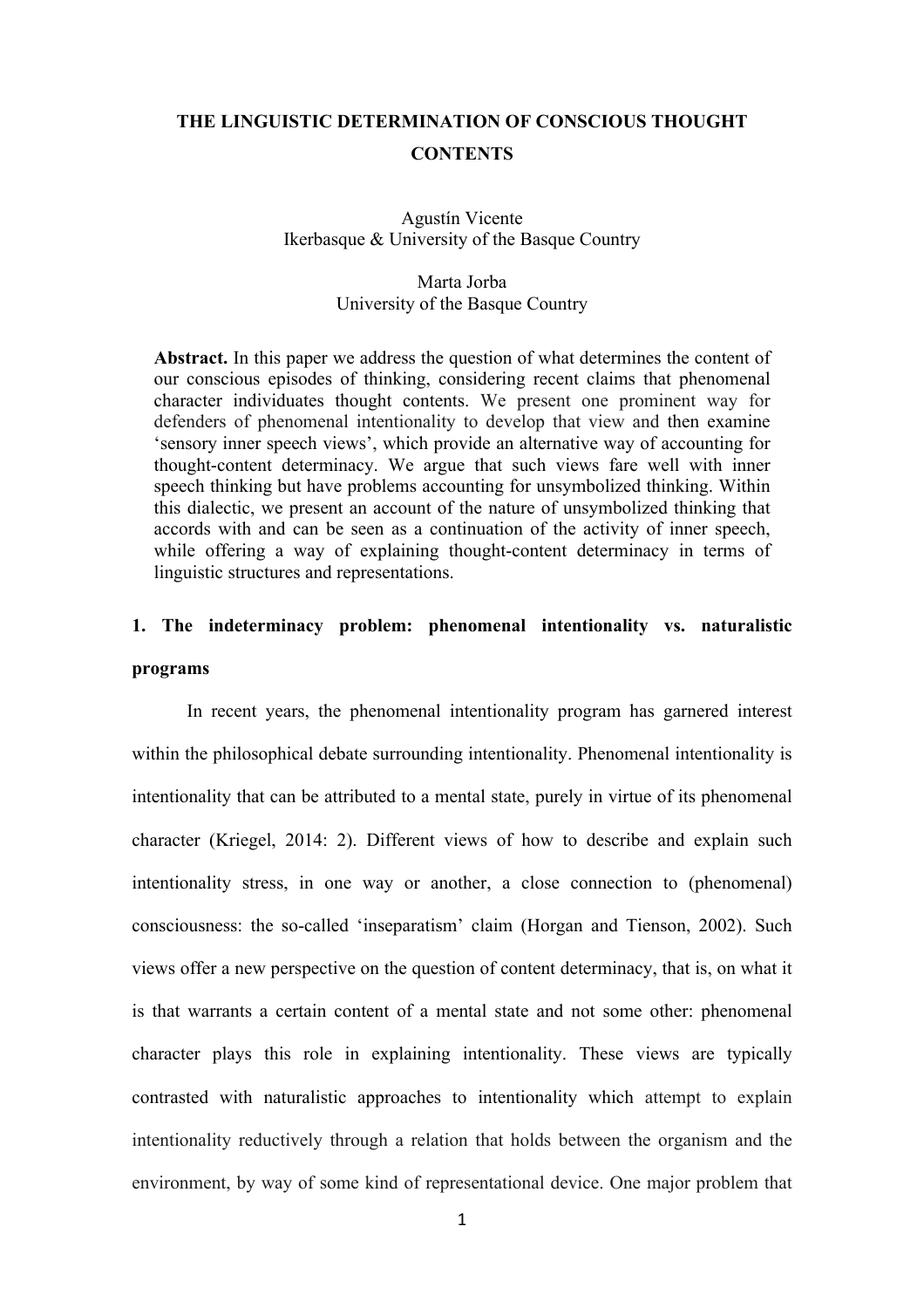naturalistic theories of content encounter is the so-called indeterminacy of content (see Neander, 2012 for an overview). This problem concerns the alleged result that naturalistic theories warrant more than one content attribution in cases where just one is  $correct<sup>1</sup>$ .

In this paper we will be concerned with the determinacy of contents of occurrent episodes of thinking (e.g., judging that  $p$ , or entertaining that  $q$ ), which are also the focus of much of the cognitive phenomenology debate. The problem that naturalistic theories allegedly face in this case is that they do not have the necessary tools to specify which content an individual's occurrent thought has: it seems that we cannot distinguish, on the basis of such theories, between thinking 'there is a red apple here', 'there is a red apple-shaped patch here', 'a red apple or a round red pear is in front of me', or 'there is something edible over there'. There are several issues involved here that we do not need to address in detail; the literature on how to address the obstinate problem of indeterminacy from a naturalistic viewpoint is huge and the approaches are varied. Here, we only wish to note a *contrast* between naturalist and phenomenalist approaches to intentionality: whereas most kinds of reductive naturalistic theories of intentionality have tended to set aside conscious intentionality as a derivative form of intentionality, the phenomenal intentionality program precisely gives phenomenal consciousness a preeminent role in explaining intentionality and thus content determinacy. In this way, we delineate our own proposal for a third, alternative way of accounting for thought—content determination.

This paper is thus devoted to the issue of what determines or individuates the

<sup>&</sup>lt;sup>1</sup> A *locus classicus* of this debate concerning the contents of perception is the determination of a frog's visual contents (see, e.g., Loewer and Rey, 1991). Note that, although most of the examples discussed concern the contents of basic-level representations, naturalistic approaches also try to account for the contents of conceptual and propositional representations, usually by providing an account of Mentalese semantics (see again Loewer and Rey, 1991).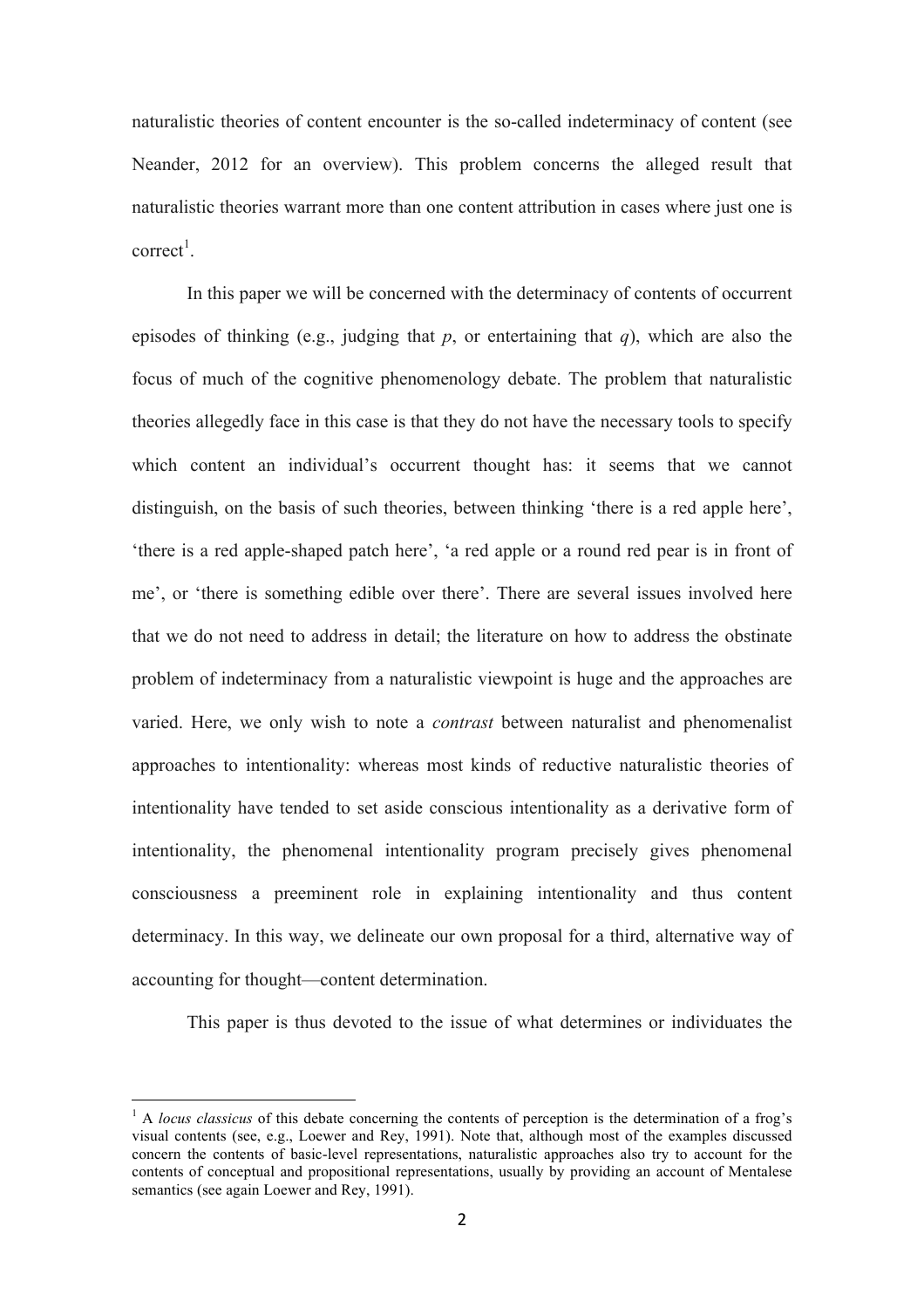contents of occurrent conscious episodes of thinking<sup>2</sup>. We start by presenting the motivations for the thesis that phenomenal character can provide the required thoughtcontent determinacy. Then we examine an alternative way of accounting for the determination of thought contents, the 'sensory inner speech view', which emerges from a certain way of thinking about self-knowledge. We argue that such a view fares well with linguistic thinking, but has problems accounting for 'unsymbolized thinking' (UT) (Hurlburt and Akhter, 2008), characterized as conscious thinking that involves no sensory or perceptual vehicle. Against this dialectic background, we present a view of the nature of UT that accords with and can be seen as a continuation of the activity of inner speech, and also offers a new way of explaining thought-content determinacy. Interestingly, the view we propose does not endorse the individuative claim, but is in harmony with one aspect of phenomenal intentionality views: the idea that determinacy is in some way connected to consciousness. This connection, in our account, is via linguistic capacity.

As we say, we will not dwell on the details of naturalistic approaches and throughout the paper we mention them only occasionally, always conditionally: what would happen if they worked, and what would happen if they did not. If the general problems naturalistic views encounter are not as acute as we assume, our account will be limited to explaining the determination of the contents of conscious episodes of thinking. However, if naturalistic views are as beleaguered as we believe them to be, what follows from the picture we present is that *only* conscious episodes of thinking have determinate contents. Moreover, even if naturalistic views could account in some way for a determinate content of unconscious episodes of thinking, we claim that such a

<sup>&</sup>lt;sup>2</sup> We understand conscious episodes of thinking that *p* as occurrent mental episodes having both a propositional content and an attitude component (judging, entertaining, doubting, assuming, etc.), and they should be distinguished from thoughts as standing states (beliefs, etc.) and as mere propositional contents.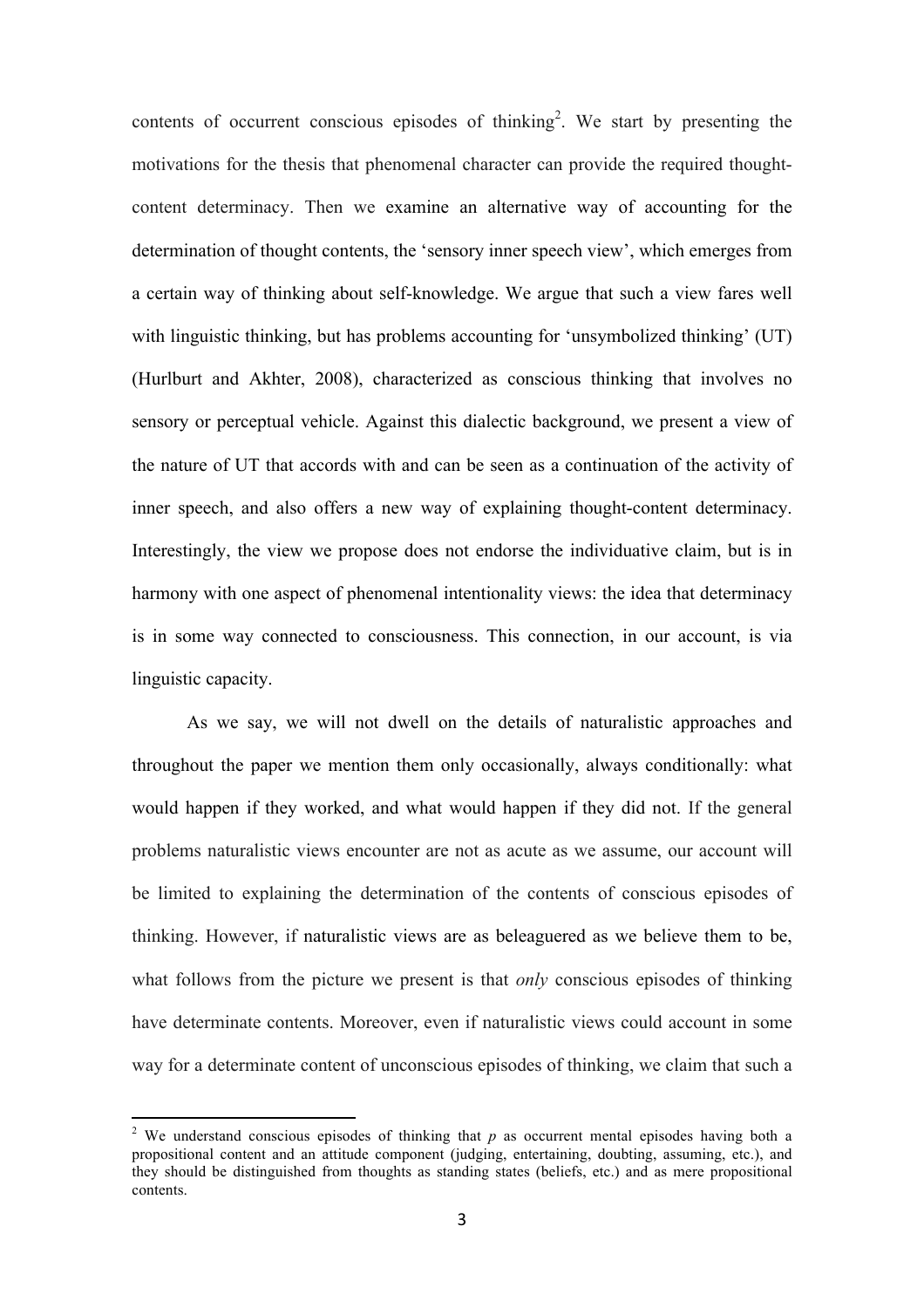content is not identical to the content that related conscious episodes of thinking have (i.e., the truth conditions of the content of the unconscious episode differ from those of the conscious episode). If naturalistic views fail, our perspective entails that determinate truth-conditional contents are only to be found in episodes of conscious thinking.

In the discussion, however, it will emerge that the position that our account occupies is not defined by the contrast between naturalism and phenomenalism, but between the latter and sensory inner speech views, in that it has interesting commonalities and differences with each of them.

# **2. Cognitive Phenomenology and Content Individuation**

The phenomenal intentionality framework has allowed some authors to present a new perspective on the problem of thought—content indeterminacy. A seemingly natural suggestion within this family of views is the idea that phenomenal consciousness gives rise to determinate content. The version of this general claim that interests us here is the view that cognitive phenomenology<sup>3</sup> grounds thought contents, or gives determinacy to thought contents (i.e., the propositional contents of episodes of thinking)<sup>4</sup>. A prominent way in which the view that the intentional content of thought is determined by its phenomenal character is defended, is through the appeal to our introspective capacities to individuate thought contents, i.e., to say that phenomenal character allows us to know what it is that we are thinking. Pitt (2004) presents the most important detailed argument leading to this conclusion. The argument aims to show that thoughts have a proprietary, distinctive and individuative phenomenology: phenomenal character allows us to consciously and non-inferentially distinguish between thoughts

 $3$  For an overview of the cognitive phenomenology debate, see Bayne and Montague (2011), Breyer and Gutland (2016) and Jorba and Moran (2016).

<sup>&</sup>lt;sup>4</sup> Within phenomenal intentionality views, it would be possible to claim that it is *sensory* phenomenal character that grounds thought-content determinacy; but as far as we know, nobody has defended such a *prima facie* implausible position.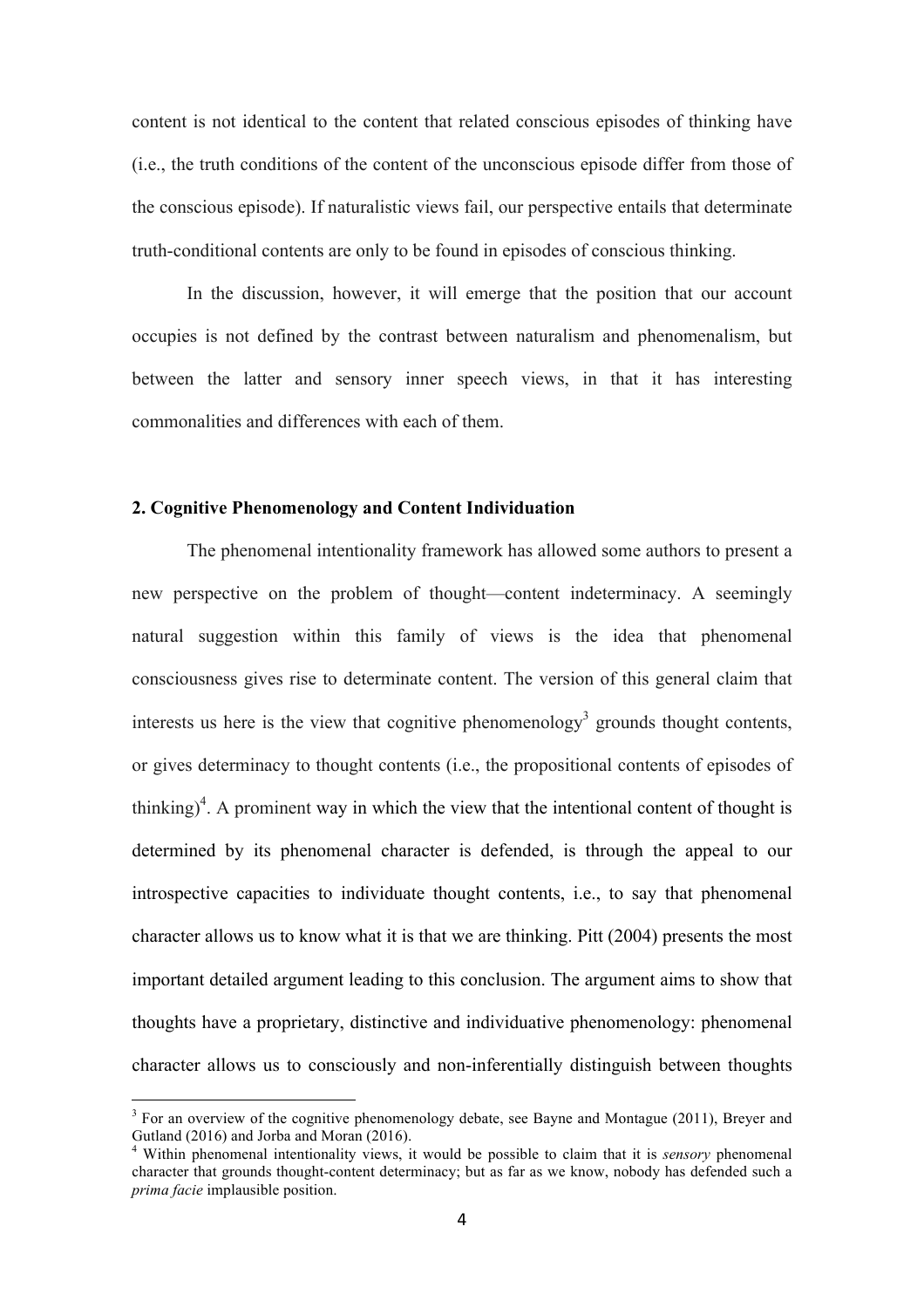and other kinds of episodes, to differentiate each thought content from every other one, and to individuate the thought as the thought it is.<sup>5</sup>

Our interest here lies in the *individuative* claim, which precisely amounts to the solution offered by phenomenal intentionality views to the problem of indeterminacy: it is the individuative phenomenal character that presumably allows us to individuate the thought as the thought it is: to pick out this particular thought and not another one. If the thought content did not have the phenomenal character it has—i.e., if it did not appear to us in the way it does—it would not have the content it has, not because contents and phenomenal characters correlate or are linked in some way, but because phenomenal characters *metaphysically* individuate contents. According to Pitt (2009), the individuative thesis that the argument from self-knowledge proposes should be understood as the claim that an episode of thinking has a certain content,  $p$ , as its content, because it tokens a phenomenal type that is the intentional content that *p*.

Another view in cognitive phenomenology that presents a version of the individuative claim is Strawson's (2008), where cognitive content is partially determined by phenomenal character, and jointly also by both an external causal element and a conceptual role aspect. In Strawson's case, the partial individuation claim is proposed as the only viable way to solve the problem of indeterminacy (Strawson, 2008: 295ff). Besides these specific approaches to the individuative claim as it applies to thought contents, defenders of phenomenal intentionality more broadly embrace similar claims regarding content in general, which in turn implies determination of

<sup>&</sup>lt;sup>5</sup> The exact formulation of the argument is as follows (Pitt, 2004: 7-8): "Normally  $(...)$  one is able, consciously, introspectively and non-inferentially (henceforth, 'Immediately') to do three distinct (but closely related) things: (a) to distinguish one's occurrent conscious thoughts from one's other occurrent conscious mental states; (b) to distinguish each of one's occurrent conscious thoughts each from the others; and (c) to identify each of one's occurrent thoughts as the thought it is (i.e., as having the *content it does*). But (the argument continues), one would not be able to do these three things unless each (type of) occurrent conscious thought had a phenomenology that is (1) different from that of any other type of conscious mental state (proprietary), (2) different from that of any other type of conscious thought (distinct), and (3) constitutive of its (representational) content (individuative)". (For a version of this argument applied to cognitive attitudes, see Jorba (2016)).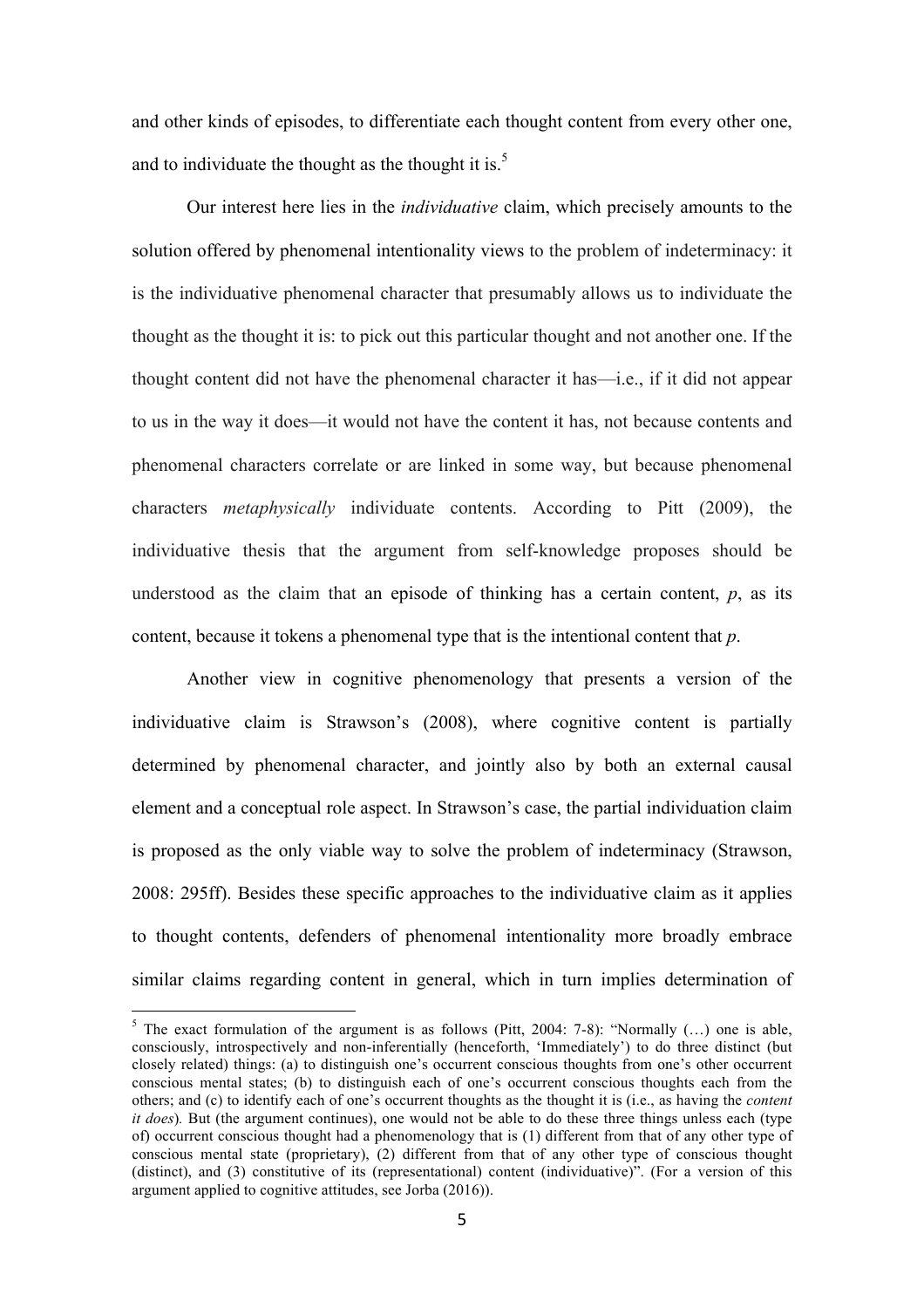thought content.<sup>6</sup>

We would like to note that it certainly appears quite mysterious why such a powerful role should be attributed to phenomenal character alone, at least in the case of propositional thinking, where part of the explanation depends on purely structural features. Indeed, defenders of phenomenal intentionality do not normally explain how it is that (cognitive) phenomenal character can deliver determinacy of thoughts: "how can [cognitive] experience ever deliver determinateness? It just can. Cognitive experience in causal context can do just this" (Strawson, 2010: 351). It seems to us that the absence of an explanation at this point, which is often taken as a primitive starting claim for further theorizing, is a weakness of the sort of phenomenal intentionality views explored here. In fact, it is even possible to grant that thought contents have a certain proprietary and distinctive phenomenology, without committing to the individuative thesis. We take it that phenomenal character will be content-individuative only if there is no plausible alternative way to individuate contents. Otherwise, this individuation thesis only establishes that phenomenal characters and contents *correlate*, such that it is possible that while we identify thoughts by means of their phenomenal characters, this only amounts to *epistemic*—not metaphysical—individuation (i.e., identification)<sup>7</sup>. Pitt's epistemic argument, thus, establishes the individuative claim only in the absence of a plausible alternative hypothesis concerning how contents are metaphysically individuated. A (reductive) naturalistic theory of thought content would claim that contents are individuated by causal or historical relations that hold between the organism and the environment; but, as explained, defenders of cognitive phenomenology are usually suspicious of extant naturalistic accounts. Our proposal is

 <sup>6</sup> Accounts of the general determinacy claim have been defended by Loar (1995), Horgan and Tienson (2002), Graham et al. (2007), Horgan and Graham (2012), Kriegel (2014) and Farkas (2008), among others (see Kriegel, 2014, for an overview). There has also been resistance to the claim that thought content is phenomenally individuated (see, e.g., Wilson, 2003; Pautz, 2013).

<sup>7</sup> The account that we find more plausible is that phenomenal characters *supervene* on contents.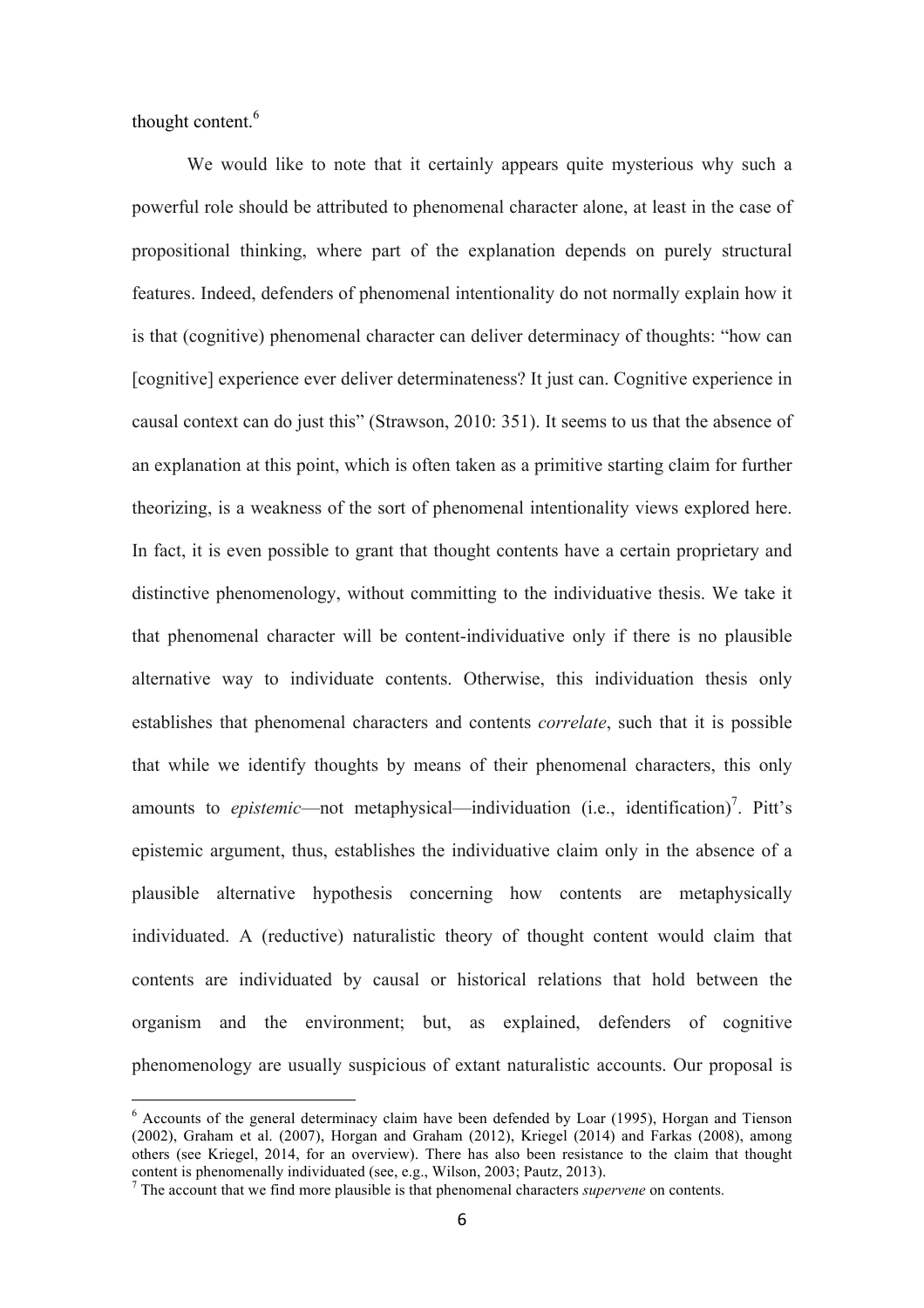that there is an alternative explanation of what determines the content of an episode of conscious thinking, such that the alleged distinctive phenomenal character of a thought content would individuate it only in the epistemic sense (i.e., it would be just a way of identifying it).

To pave the way, we will start by briefly presenting what seems to be the most common reaction to Pitt's argument from those who reject cognitive phenomenology.

#### **3. Thinking and Inner Speech**

One line of response to Pitt's argument outlined above is to claim that we are never acquainted with thought contents or with episodes of pure thinking. Rather, we are only acquainted with imagery, including acoustic/phonological imagery, and with imagistic and inner speech episodes. This view still defends that we are able to know what we are thinking, though neither by acquaintance nor in any other way that does not involve inner speech or other forms of imagery. This kind of account has been endorsed by a number of authors with different sensibilities (e.g., Byrne, 2011; Prinz, 2011; Jackendoff, 1996; Carruthers, 2011, 2014; Bermúdez, 2003). The idea that these authors defend is that we can be, and are actually, only acquainted with the sensory/perceptual vehicles of our thoughts, because sensory/perceptual phenomena exhaust our phenomenal world: our brains are such that we can only experience the tokening of representations at the sensory/perceptual level (Prinz, 2011; Carruthers, 2014).<sup>8</sup> However, knowledge of our thought contents is acquired by forming beliefs on the basis of that sensory evidence. Beliefs can yield knowledge because the belief-forming mechanism in question is a reliable one. This belief-forming mechanism is the same one that we use to form beliefs about what *other people* think when they speak. For

 <sup>8</sup> For a discussion of these views in relation to their prospects of explaining our access to thoughts contents, see Jorba and Vicente (2014).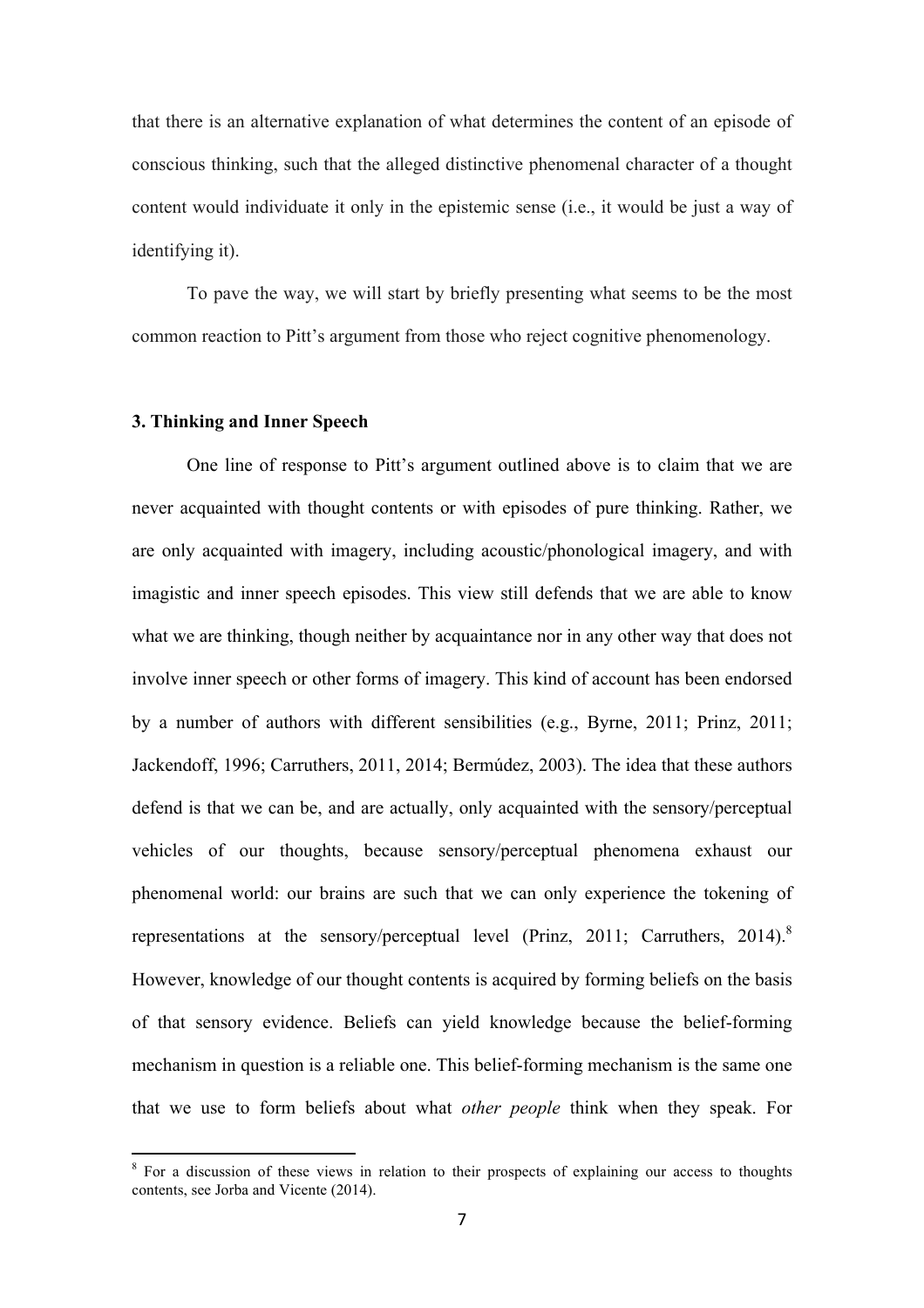Carruthers, for example, the mechanism that forms the belief that the other person thinks that *p*, takes the words uttered by the other person as input, and processes it via the linguistic and the pragmatic, mind-reading, systems (either in tandem or serially). The output of the process is the belief that the other person thinks a certain thought content, specifically, the thought content expressed by their words (Carruthers, 2011, 2014). This process is entirely subpersonal and modular, so there is no step at which the subject is or needs to be aware of the thought content expressed by the other person's utterance. When this system is activated not by overt outer speech but by our own inner speech, neither do we know, nor are we able to know, what we think by being acquainted with our thoughts through experience; we know what we think by *interpreting* the acoustic representations we self—generate and experience.

This is, roughly, the view that deniers of cognitive phenomenology have ready to hand to account for self-knowledge, and which we will call 'sensory inner speech views', because of their reliance on the sensory aspects of inner speech. One implication of this approach is that there is no non-interpretative or non-inferential way of knowing our thought contents, which directly opposes Pitt's (2004) immediacy claim.<sup>9</sup> According to sensory inner speech views, knowledge of our own thoughts must always be mediated by our interpretation of sensory elements. Interpreted sensory elements, when expressing a certain propositional attitude, constitute an episode of conscious thinking<sup>10</sup>. We thus know the content by interpretation and the vehicle by acquaintance.

<sup>&</sup>lt;sup>9</sup> Pitt rejects the idea that immediate knowledge of thought contents is possible on the basis of the sensory phenomenology involved in thinking those thoughts, given that someone could have the relevant image without thinking the corresponding thought: "even if thoughts are, as a matter of fact, usually or even always accompanied by some kind of auditory or visual imagery (so that such imagery is part of the total phenomenology of a conscious thought)—or even if such imagery is necessary for thinking a thought—it is not identical to the thought, and it is not in virtue of introspecting such experiences that one introspectively knows what one is thinking" (Pitt, 2004: 24).

<sup>&</sup>lt;sup>10</sup> Perhaps not all episodes of inner speech express propositional attitudes. For instance, one important function of inner speech is self-motivation. If you tell yourself, in the middle of a climb 'go on!', would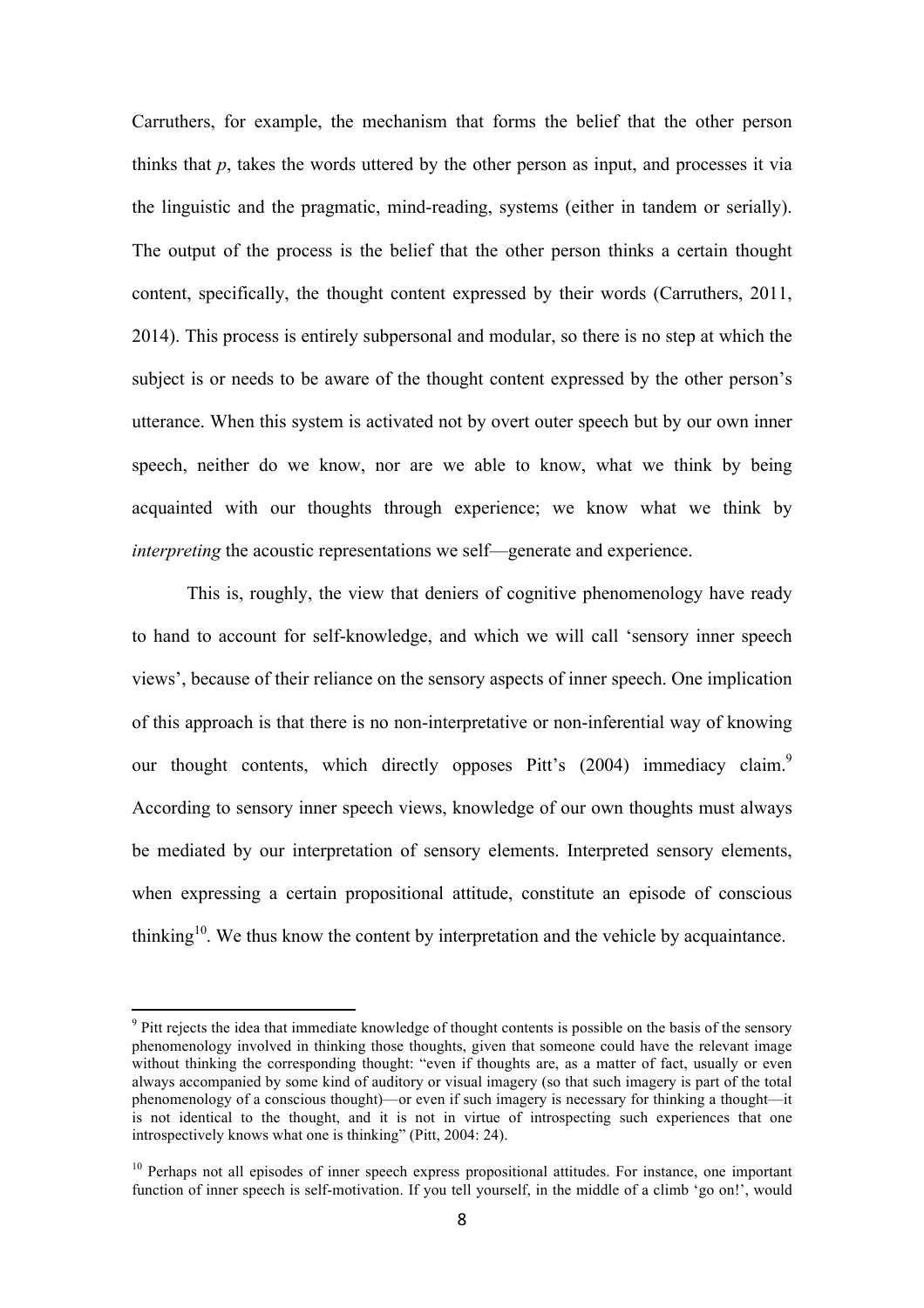Importantly for our purposes here, the sensory inner speech view also has implications for the individuative claim. As we have seen, according to Pitt and other defenders of cognitive phenomenology, the phenomenal character of a thought determines its content, and a reason to maintain this is that no other account is in a position to explain the determinacy of the content of our thoughts that is consistent with self—knowledge. However, if the content of a thought is related to linguistic expression, as in sensory inner speech views, the determinacy problem does not arise; or at least, it does not arise as forcefully as it does in a reductive naturalistic theory of content determination. To the extent that utterances have determinate contents, provided by the contents of their constituent parts and the way those parts are arranged, it can be said that the content of a conscious thought is not given by its phenomenal character, but by the semantics of a language<sup>11</sup>. The semantic representations of a language represent categories in the world, and syntax provides a means to generate predicative constructions, i.e., expressions that can be true or false. The interpretation of a phonological string, thus, can provide meaning representations expressing nonambiguous, determinate, predicative relations that can be true or false. There are some questions that an account such as this has to answer, the most pressing being how language could play a role in content determination, given that language is supposed to merely reflect the intentionality of thought. Given that a particular version of this general approach will constitute the ultimate response we will also provide to the individuative claim, we will postpone the discussion of this question till later. First, we will explain why the sensory inner speech approach faces an important problem.

<sup>&</sup>lt;u> 1989 - Jan Sarajević, politički predsjednik i politički predsjednik i politički politički politički političk</u> we say that you are expressing a propositional attitude, and so that you are thinking something; or would it just be a non-propositional way of motivating yourself?<br><sup>11</sup> Note that we are talking about the semantics of an utterance, not the semantics of a sentence, which is

plausibly underdetermined (Vicente and Martínez-Manrique, 2008).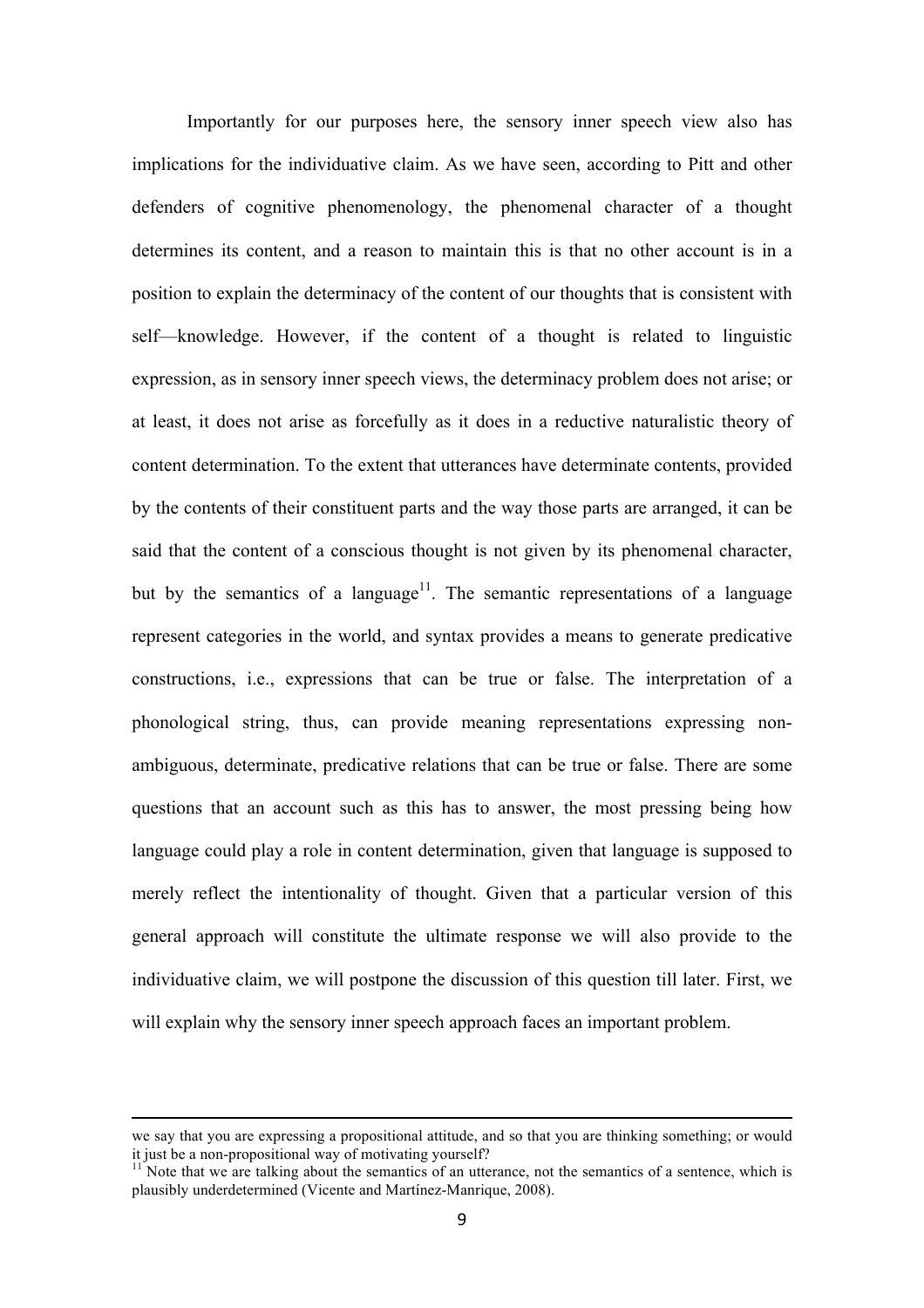### **4. Unsymbolized Thinking**

A relevant problem for the defenders of the sensory inner speech view is the existence of unsymbolized thinking (UT). We can distinguish between two different types of thinking episodes: those that involve the presence of strings of words or inner speech (or some other sort of imagery), and those that do not. Normally, when thinking silently, many people report 'talking to themselves', so that inner speech is recognized as one pervasive phenomenon in our inner lives (Heavey and Hurlburt, 2008; Klinger and Cox, 1987—88 ). Thinking with the presence of inner speech is not, however, the only way we think propositional contents. Some studies defend the existence of UT (Hurlburt and Akhert, 2008; Hurlburt, 2011): experiences of thinking particular thoughts that do not include the experience of any other "symbols", such as phonemes or imagery<sup>12</sup>. This kind of experience is described as one of the five most common features of inner experience—the other four being inner speech, inner seeing, feelings and sensory awareness (Hurlburt and Akhert, 2008). These studies make use of the descriptive experience sampling method (DES). DES is a method that attempts to capture what Hurlburt calls "pristine inner experience": inner experience as it directly presents itself in a natural environment. The method consists of two phases. In the first phase, subjects carry around with them in their everyday life a beeper that beeps at random intervals, and they note down whatever they are experiencing when it beeps. In the second phase, they tell the researcher what they have noted down, and the researcher asks them questions about the particular experiences that they could discriminate at the

<sup>&</sup>lt;sup>12</sup> Introducing the phenomenon as not involving any 'symbols' is misleading, as it might suggest that the thinking in question is carried out without any symbols or representations of a natural language, something that, we will suggest, may be false. However, we have followed the use of the term as it appears in the relevant literature. An example of an instance of UT, which will be discussed below, is the following: "Dorothy is tiredly walking down the hall dragging her feet noisily on the carpet. She is thinking, if put into words, something quite like, 'Pick up your feet—it sounds like an old lady'… Despite the lack of words, the sense of the thought is very explicit: 'pick up your feet' is a more accurate rendition of the experienced thought than would be 'I should pick up my feet'; and 'it sounds like an old lady' is more accurate than 'I sound like an old lady'" (Hurlburt and Akhert, 2008: 1364).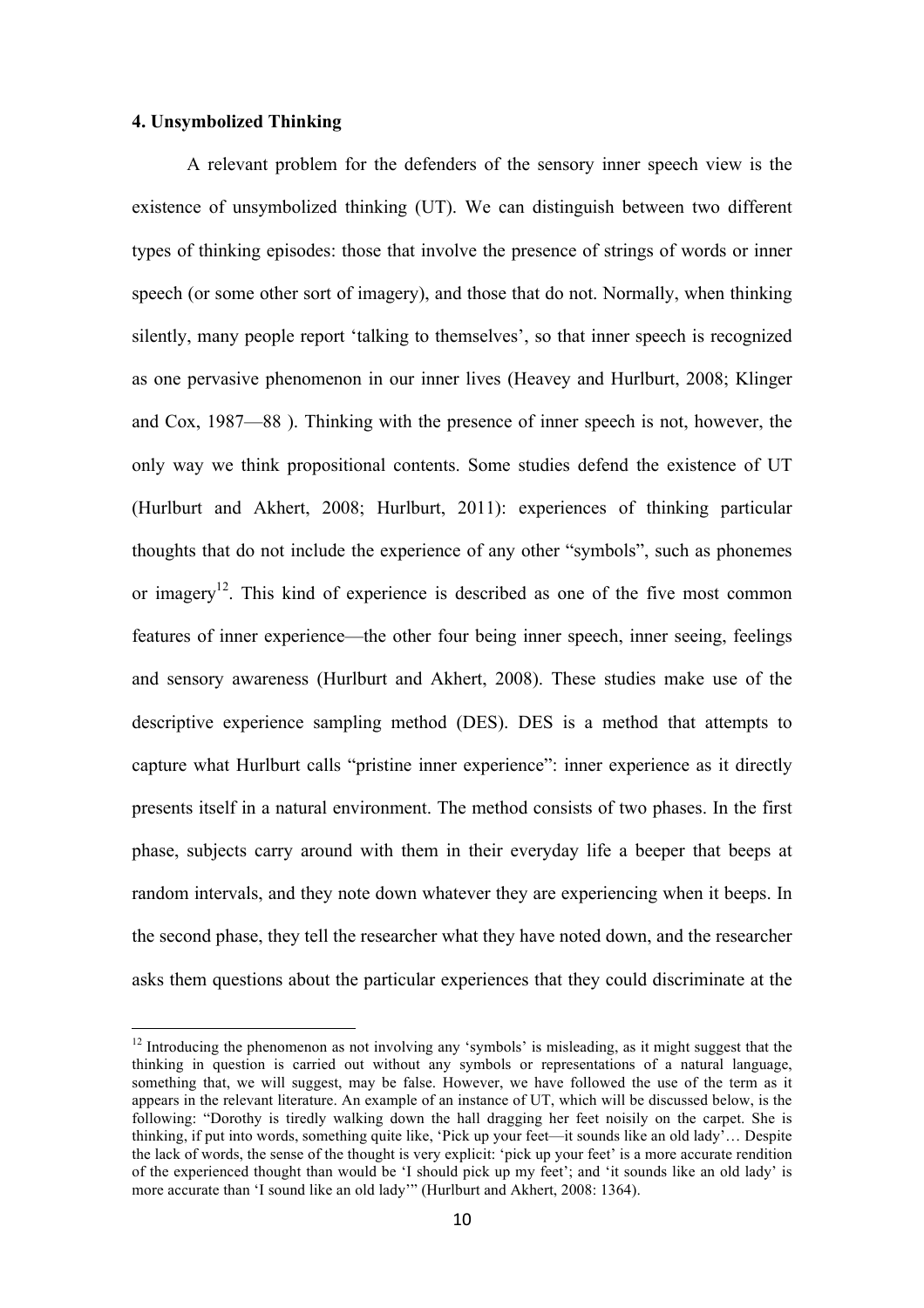moment of the beep. These questions help subjects arrive at a more accurate description of their experiences, potentially removing presuppositions and previous preconceptions.

DES in general as well as some of the results (in particular, the existence of UT) that Hurlburt and colleagues report, are far from unquestioned (see Hurlburt and Schwitzgebel, 2007, for an interesting exchange). However, as Hurlburt et al. (2017) comment, there is some evidence that they can adduce in favor of what they consider to be their "observational" methodology. Starting with Kühn et al. (2014), Hurlburt and colleagues have combined DES with fMRI scans, and have observed, for instance, that a previous distinction they had drawn on the basis of subjects' reports between inner speaking and inner hearing, corresponds to the activation of different areas in the brain (related, respectively, to language production and comprehension). To date, it seems that the fMRI results are compatible with the claims and distinctions made on the basis of DES. Notwithstanding, DES seems to be more reliable, careful and theoretically grounded than other methods that researchers have used when trying to access inner experiences, such as questionnaires or pure introspection.

There is still no direct evidence from fMRI studies of the existence of UT, although the evidence that there is in favor of DES should count as indirect evidence for the reality of UT. Meanwhile, sceptics regarding UT who have not questioned DES in general have been unable to produce alternative explanations of the phenomenon (see Hurlburt, 2011, for defense of the reality of UT). The problems that have been raised concerning UT results include: the suggestion that reports of UT may stem from confabulation (Engelbert and Carruthers, 2011); that there may be a masking effect resulting from the beep used in the experiments (Tye and Wright, 2011); and that UT is not, after all, totally devoid of sensory/perceptual representations (Byrne, 2011). None of these reactions seems to work. There is no reason why subjects should report that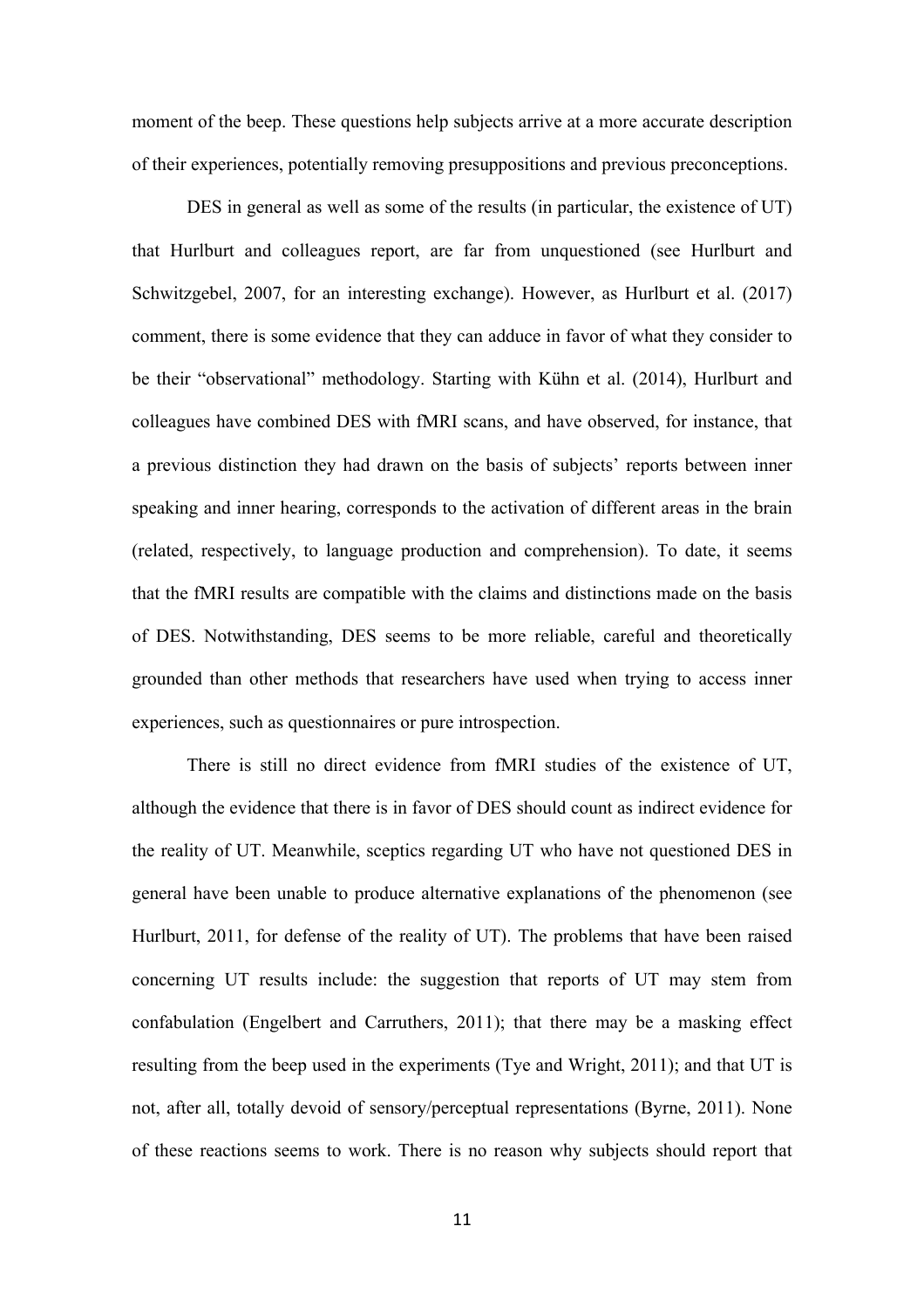they are experiencing UT instead of experiencing inner speech or imagery or whatever, so it is not clear why they should be confabulating. In fact, when they experience UT, they are typically genuinely surprised<sup>13</sup>. Next, if UT only occurred because the beep masked the imagery that is being produced right at the moment of the beep, we should expect all subjects to report UT, as the beeper would have a masking effect on all subjects, at least sometimes. However, there are people who do not report UT at all (there are also people who report very infrequent, if any, inner speech: see Hurlburt, 2011; Hurlburt et al., 2013). Given this, how can the masking hypothesis explain the fact that some people do not experience UT? Finally, it is true that Hurlburt (2009: 149- 150) concedes that "the apprehension of an unsymbolized thought may involve the apprehension of some sensory bits, as long as those sensory bits are not organized into a coherent, central, thematized sensory awareness".<sup>14</sup> However, this is the only time he mentions the existence of 'sensory bits'. Typically, Hurlburt talks about UT simply as "the experience of an explicit, differentiated thought that does not include the experience of words, images, or any other symbols" (Hurlburt and Akhter, 2008: 1365). More importantly, the sensory bits in question do not make up an eventual vehicle of the thinking. That is to say, even if UT involved some sensory bits, it would still be a different phenomenon from inner speech, inner seeing, feelings and sensory awareness.

Meanwhile, it has to be noted that the experience associated with UT is not just the experience of an episode of thinking in the absence of the experience of inner speech or some other sensory vehicle; it is also the experience of thinking a particular thought, i.e., a *particular* content. Both aspects of the overall experience are

<sup>&</sup>lt;sup>13</sup> Hurlburt and Akhter (2008: 1336) make the following observation about the report made by one subject: "note that Evelyn appears helpless, powerless in the face of her own observation of her experience. Her expression conveys something like the following: I know this sounds weird, and I don't think it's really possible, but you asked me to tell you exactly what is in my experience and this is it. Sorry it doesn't conform to your expectations, but this is what I was thinking".

<sup>&</sup>lt;sup>14</sup> The presence of these sensory bits has been used by Byrne (2011: 122), for instance, to argue that UT does not present a problem for views that rely on the presence of inner speech to account for knowledge of thought contents. For a response to Byrne, see Samoilova (2015).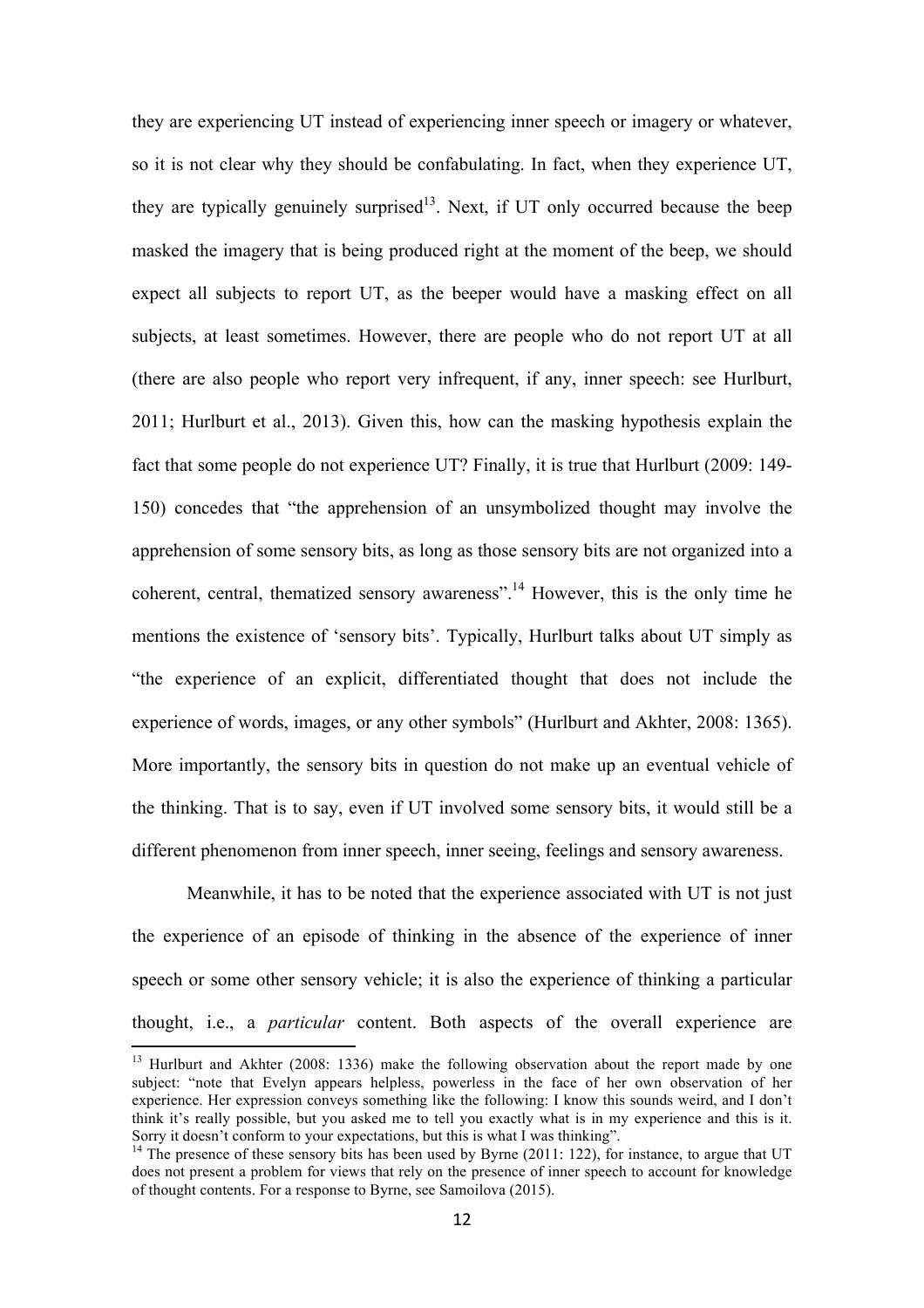problematic for defenders of the sensory inner speech view, especially if they aim to explain the determinacy of thought content in terms of strings of phonemes.

Now, concerning the second, content-related aspect of the phenomenology of UT, Hurlburt and colleagues can easily find allies in defenders of cognitive phenomenology who, by means of phenomenal contrast arguments, argue that we do experience the contents of our occurrent cognitive episodes. One such argument consists of inviting the reader to compare two readings, each with a different meaning, of an ambiguous sentence such as 'the girl saw the Martian with a telescope'. It seems that there is a phenomenal contrast when you move from one reading (the girl has the telescope) to the other (the Martian has the telescope). Some defenders of cognitive phenomenology would not stop here. Either by means of phenomenal contrast arguments that do not involve the production of any kind of sensory experience (Kriegel, 2015) or by means of detailed descriptions of what they introspect (Siewert,  $1998$ <sup>15</sup>, they typically argue for the reality of the overall experience that Hurlburt and colleagues identify with UT: experiencing non—sensorial thinking, and experiencing its content. That is, the existence of UT may be surprising at first, but philosophical reflection may provide grounds that support its existence.

We take it that, overall, it is plausible to believe in the reality of UT. The point now is that for UT, the sensory inner speech account is clearly not available. Indeed, UT

<sup>&</sup>lt;sup>15</sup> On the one hand, Kriegel (2015: 56) presents the case of Zoe, a sensory—algedonic—emotional zombie that happens to be a mathematical genius and, after struggling with a mathematical problem, she "sees" the solution. On the other hand, Siewert presents the case of thoughts that are a type of 'non iconic thought', where neither images nor verbalizations are involved: "Walking from my table in a restaurant to pay the bill, I was struck briefly by a thought, gone by the time I reached the cashier, about my preoccupations with this book's topic, the effects of this, and its similarity to other preoccupations and their effects. Asked to state more precisely what this was, I would have to say something like: 'My preoccupation with the topic of my book has made the world seem especially alive with examples of it, references to it, so that it can't help but seem to me that the world is more populated with things relevant to it than previously. And it struck me that this is similar to the way in which new parenthood made the world seem to me burgeoning with babies, parents, the paraphernalia of infancy, and talk and pictures of these'. Somehow this thought of my philosophical preoccupations and parenthood, and an analogy between their effects, rather complex to articulate, occurred in a couple of moments while I approached the cashier, in the absence of any utterance" (Siewert, 1998: 277).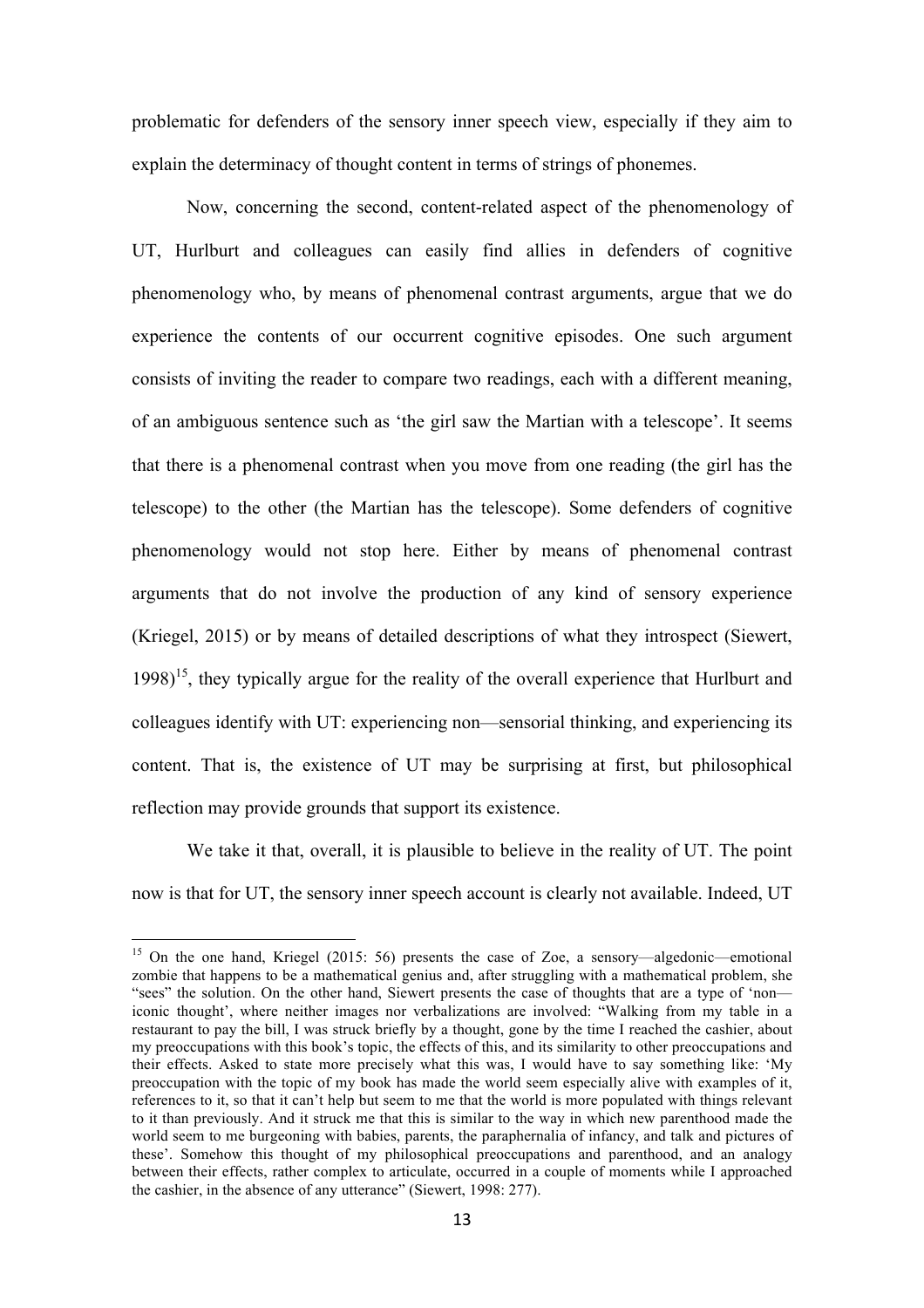requires an approach that acknowledges non—sensory mediation of our knowledge of contents: something that sensory inner speech views simply deny could exist. Regarding episodes of UT, and our knowledge of their contents, Pitt's approach looks much better placed as an explanation. However, we do not think it is necessary to invoke the metaphysical individuative claim in order to explain how the contents of UT are determined. To see why, we will present our own view of how UT is generated. This view accounts for how the contents of UT are determined in the same way it accounts for how the contents of our inner speech utterances are determined, although the view is itself different from sensory inner speech approaches.

# **5. Unsymbolized Thinking as Aborted Inner Speech**

The account we want to introduce construes UT as a phenomenon that is closely related to inner speech. Let us begin by explaining how, according to current theories, the inner voice is produced, which is not very different from how external speech is produced. The explanation is that first we form a certain high—level, subconscious intention to express something, a content that can be more or less structured (see below). We then go through a series of steps, which can include a certain, maybe high, degree of back and forth (Hickok and Poeppel, 2007), where we flesh out that highlevel, programmatic intention, giving it form in terms of semantic and syntactic structures, phonological representations, and finally articulatory instructions, or motor commands, to produce sounds. This is the part where inner speech does not differ from outer speech. However, unlike in overt outer speech, right after the motor command is issued, it is inhibited. There is time, however, for the monitoring system to receive a copy of the motor command and to predict what will happen when the motor command is realized (what signals the body is going to receive). According to many proponents of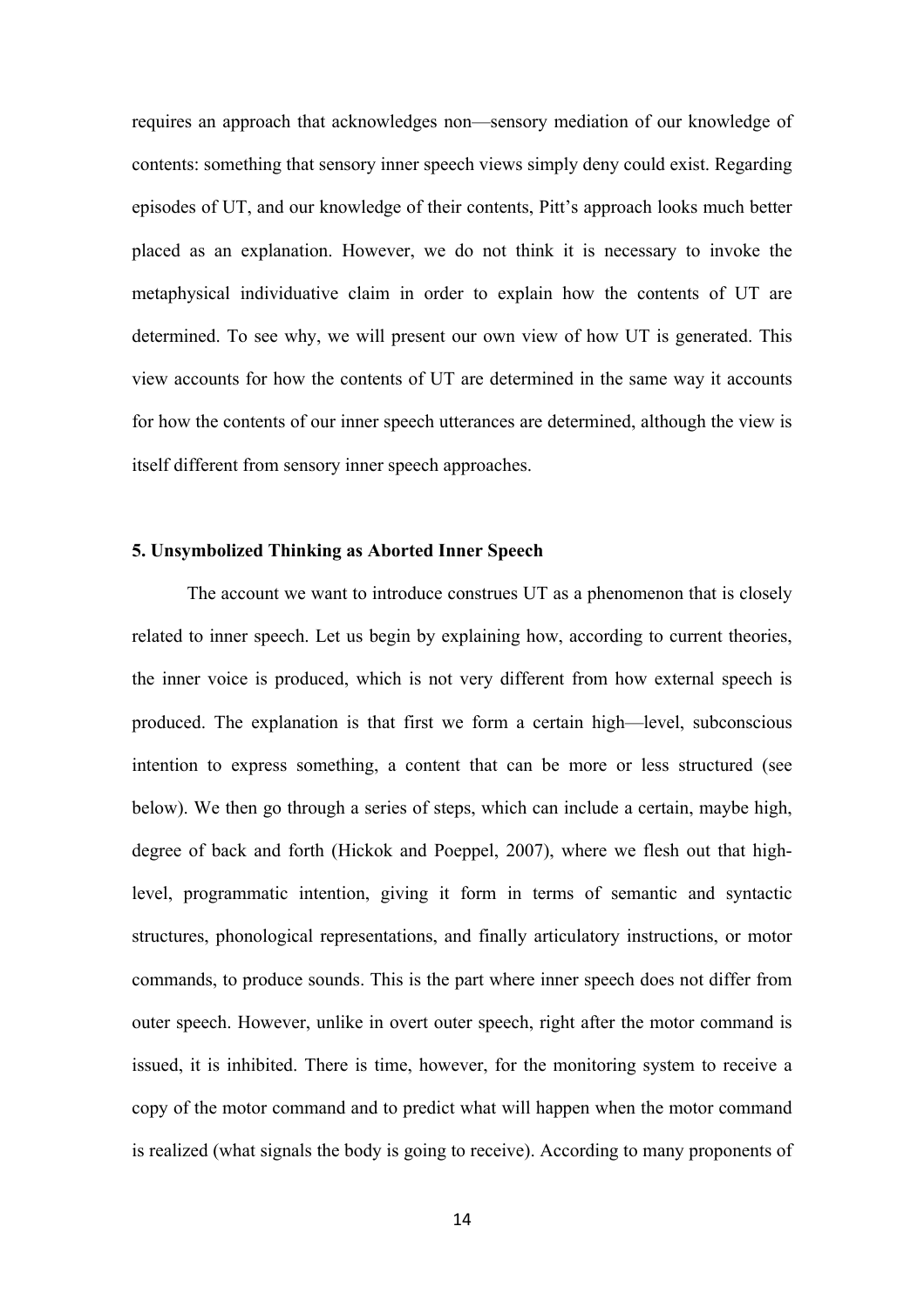this theory (e.g., Jeannerod, 2006; Carruthers, 2011; Guillot et al., 2012; Perrone-Bertolotti et al., 2014), when something like this happens, i.e., when in general a motor command is inhibited, the result is imagery: if the motor command concerns producing speech sounds, the result is the phenomenology of inner speech, i.e., our inner voice. Plausibly, the phenomenology of inner speech is generated by making *conscious* the prediction that does not match any actual output (Carruthers, 2011; Pickering and Garrod, 2013; Swiney and Sousa, 2014). In general, simulating is making a prediction conscious (Jeannerod, 2006).

This theory draws on the corollary discharge model of perception proposed by Helmholtz (1860), and extended by von Holst and Mittelstaedt (1950) and Sperry (1950) to deal with motor acts. The model, in general terms, works in the following way: whenever a motor command is issued, the brain predicts, based on an efference copy (or corollary discharge) and the work of some 'forward models', what proprioceptive and sensory feedback will ensue. This prediction is used, together with a prediction of how the motor command will be executed, to monitor the execution of the motor instructions. Both predictions are used to detect errors in execution. The prediction of incoming signals is used to detect errors, through comparison with the actual sensory signals received. If the prediction matches the signal, the action is selfascribed—maybe generating the 'sense of agency' (Feinberg, 1978; Frith, 1992, 2012). When the monitoring system does not work properly, subjects may end up experiencing their actions as alien, as in passivity phenomena such as control delusion, auditory verbal hallucinations, and thought insertion (Feinberg, 1978; Frith, 1992).

Now, this is a theory of how the inner voice is produced, and it focuses only on motor commands and predictions related to sensory signals. However, predictions, given their monitoring role (Hickok, 2012), are plausibly issued at different levels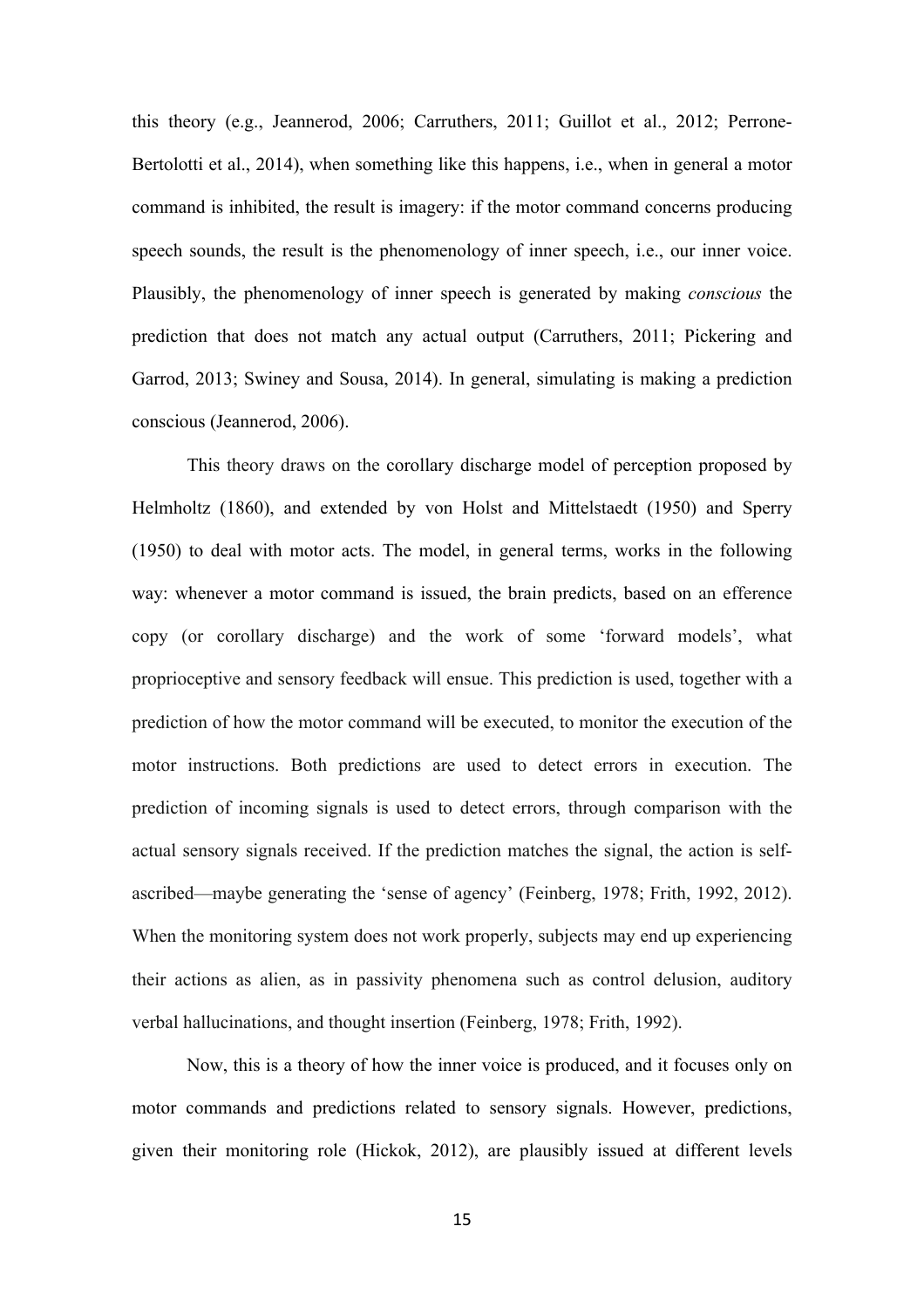(Pacherie, 2008). In the case of speech, some influential psycholinguists argue that the production system issues predictions at many levels: at least concerning semantics, syntax and phonology (Pickering and Garrod, 2013; Garrod et al., 2013; Gambi and Pickering, 2016); or at the 'formulator' (semantics and syntax) and the articulator (motoric) levels (Hartsuiker, 2014). Pickering and colleagues argue that typically, overt speech comparisons for error detection do not use the auditory input of the subject's own voice, but work on the basis of the predictions issued at the different levels. Error detection and repair is too quick to rely on comprehension of the external input (i.e., overt speech). On their account, semantic errors, such as selecting a meaning or semantic representation that does not correspond to the intended meaning, are detected and corrected very quickly (in about 300 ms). This suggests that the error is spotted and the correction made on the basis of the predicted meaning<sup>16</sup>. Noteboom and Quené (2017) further support this general model by distinguishing two ways of detecting errors: internally (i.e., via predictions) and externally (via auditory input or proprioceptive/articulatory information). To detect an error in the second way takes about 500 ms longer than to do so internally, and repair is even more costly in terms of the time required: 700 ms longer than error repair using the internal, predictive system.

We want to highlight at this point that if a prediction of the sound of a speech act is the inner voice, a prediction of the full semantics of a speech act will be the

<sup>&</sup>lt;sup>16</sup> Semantic errors consist of substituting the intended meaning for some other meaning that is close to it in the semantic network or similarity space. A famous error (cited by Dell, 1995) is former US president Gerald Ford saying to Anwar el-Saddat, then president of Egypt, "the great people of Israel –Egypt, excuse, me". In general, speech errors can be induced in the lab by making people repeat lists of words or sentences, or by priming subjects with words or meanings that can interfere with production. Semantic errors are induced by making people entertain notions that have strong connections with the words that they have to produce. Given that the selection of a meaning has always been thought to be the first step in speech production, semantic errors (the "Egypt–excuse me" part of Ford's utterance) should be the first ones to be spotted if people do not rely on actual production for repair. Noteboom and Quené (2017) show that there is indeed a way in which we detect and begin to repair all sorts of errors before they are spoken or our muscles start moving. First, they show that there are two ways to spot and repair an error, one which is much faster than the other. Secondly, they show that most errors are spotted even if subjects are in an environment so noisy that they are unable to hear their own voice.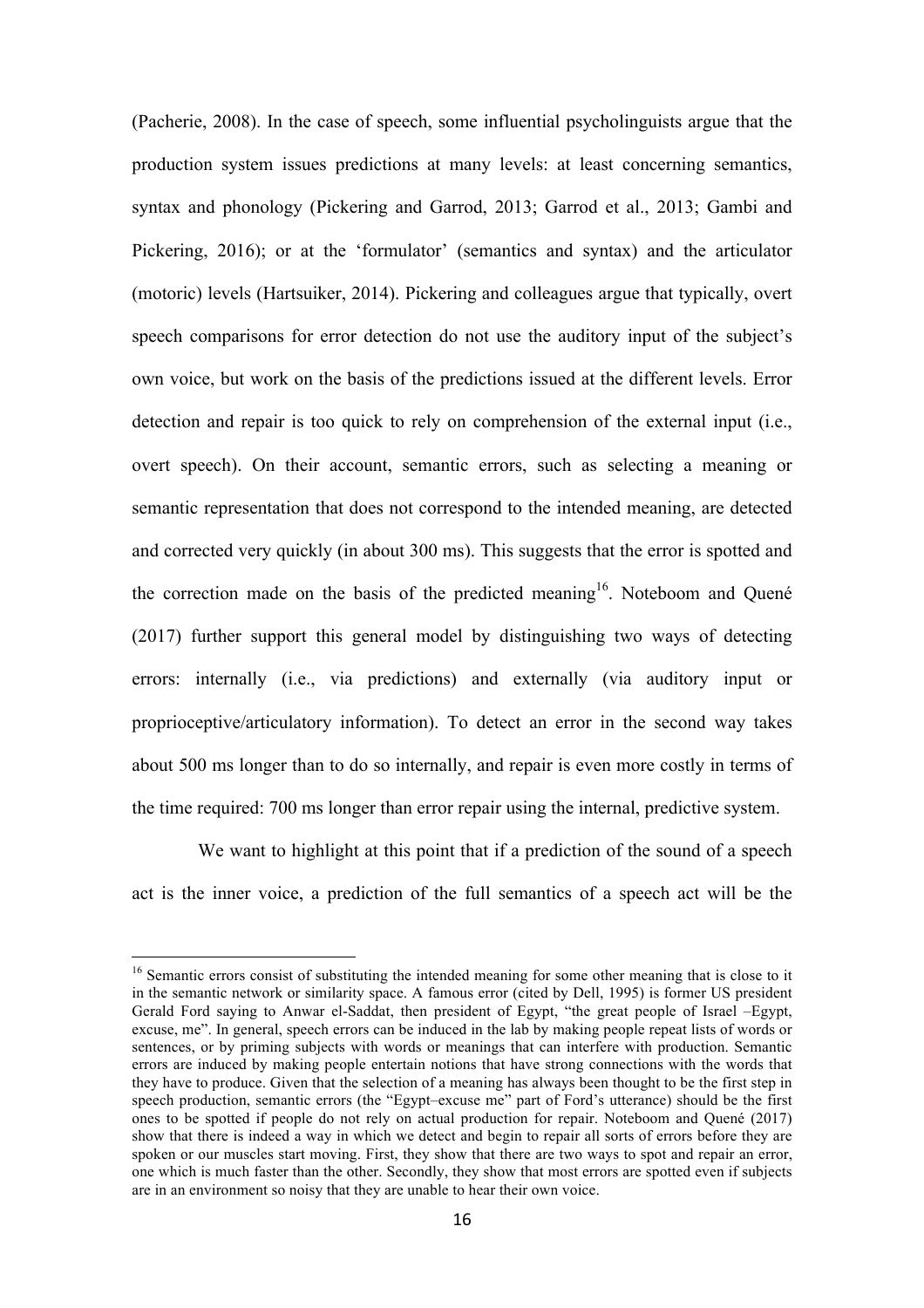meaning/content of such a speech act. That is, a prediction of the full semantics of a speech act is nothing other than what we identify as a propositional content. It is plausible to believe that our typical inner speech is not just a string of auditory representations or an inner voice; rather, it has sound-like properties *and* meaning. How could this be? Carruthers' view is that we bind the content of what we have said in our inner voice after interpreting our inner utterance via the comprehension system (Carruthers, 2011, forth.). Another possibility, however, is that our inner speech already '*comes*' with a meaning. As we have said, when we form the intention to express a certain content and we refine that intention to the point of executing the motor commands that ultimately realize it, we issue predictions not just of how the utterance is going to sound, but also of what it is going to mean. Now, if instead of executing the motor command, we inhibit it, it may be that what enters our consciousness is not just an acoustic image, but an acoustic image with a meaning<sup>17</sup>, given that we have issued both kinds of predictions. There is no reason why only the prediction related to the motor command should be conscious (that is, unless one is independently committed to the view that only sensory states are conscious). The way we experience inner speech, in contrast, is very often as if we were thinking in words, that is, as if our inner voice were the vehicle of our thoughts. This part of the phenomenology of inner speech can be explained if the inner voice comes with its meaning attached; in our terms, if the prediction of the acoustics is accompanied by a prediction of the meaning<sup>18</sup>.

Now, what would happen if an instruction to speak never reached the motoric component? Suppose that instead of inhibiting our intention to express some thought content at the level of speech commands, we inhibited it at a previous level, say, at the

 $17$  Arguably, some cases of inner speech are meaningless, as if you were to repeat to yourself a list of numbers to keep them in your memory. But in such cases, we never form the intention to express a thought.

 $18$  For a view similar to this one, albeit different in the details, see Gauker (forth.).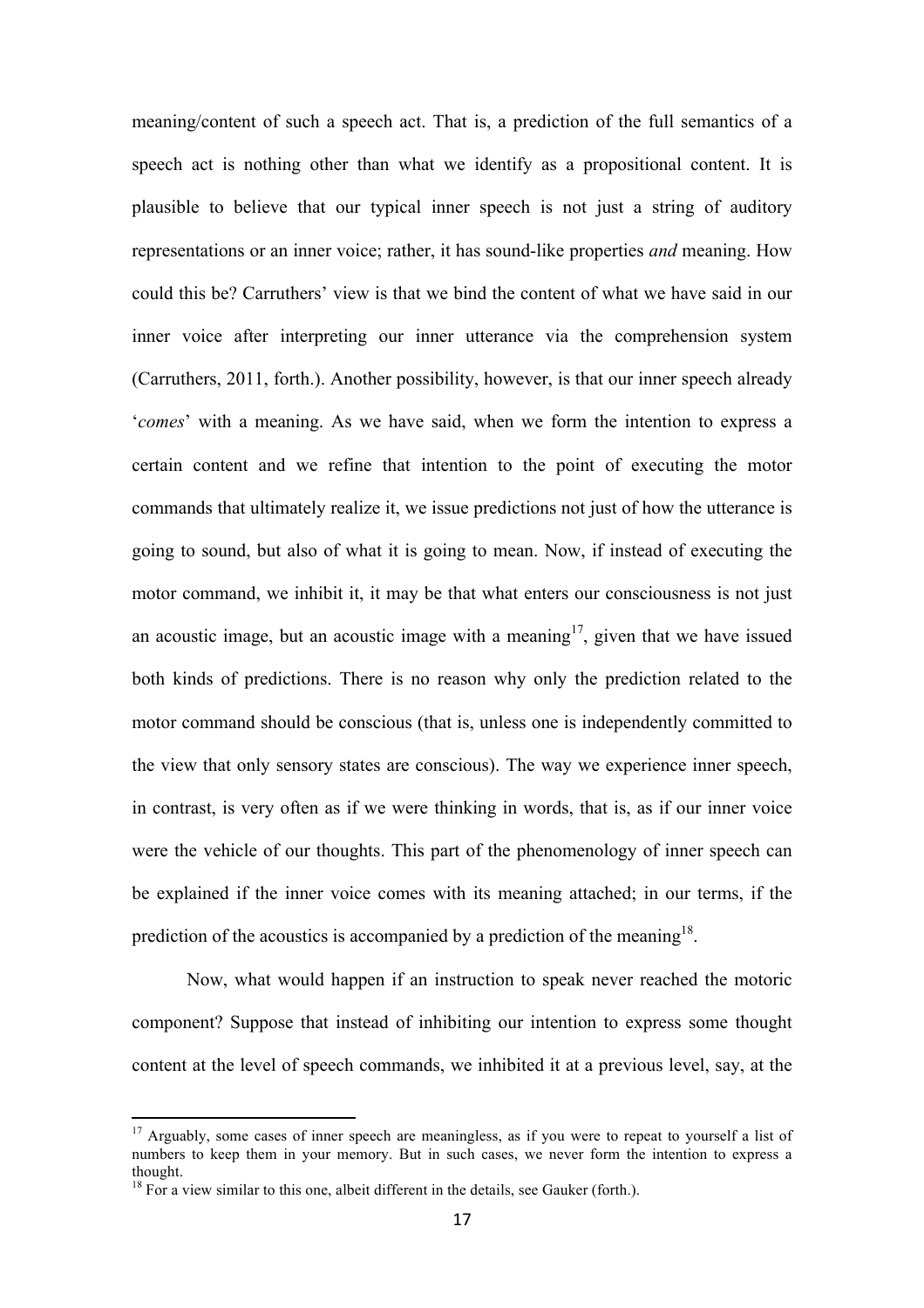level where we have given form to our intention in terms of semantics and syntax, but not yet in terms of phonology. In such a case, we would still have issued a prediction concerning the meaning of the utterance we were intending to make. What would happen next? According to the model, the prediction would be made conscious, presenting to you the content of the utterance you did not make, which would come in a linguistic format, i.e., with the structure and semantics of a sentence of the language you use to talk to yourself<sup>19</sup>. This would be an episode of UT: an episode involving a thought with a propositional content but with no sensory accompaniment. Thus, in our construal, episodes of UT have as contents precisely the contents that a subject intends to express once they have been structured according to that subject's language (Martínez-Manrique and Vicente, 2015, Vicente and Martínez-Manrique,  $2016$ )<sup>2021</sup>.

# **6. The Linguistic Nature of Unsymbolized Thinking**

Our account of UT maintains that the content of UT are not 'thoughts' properly speaking, but meanings of utterances we have aborted<sup>22</sup>. That is, we do not experience a UT just by thinking, but by forming the intention to express a content and then aborting it. We think that this view of UT accords with and can be seen as a continuation of inner speech, and is appealing once the inner voice is seen as being derived from aborted

<sup>&</sup>lt;sup>19</sup> Not all authors believe that the inner voice is a prediction of the sounds we would hear (see Oppenheim, 2013). However, the take-home message is that if the generation of the inner voice is related to aborting an intention at some level (say, at the level of motor commands), it makes sense to think that the generation of a conscious, unsymbolized episode of thinking is related to aborting an intention at a previous level.

<sup>&</sup>lt;sup>20</sup> 'Language' and 'linguistic' are used to refer to all the representations and mechanisms involved in the typical production of utterances in a particular natural language (even if an utterance is not produced because production is inhibited). Note that this account implies that only linguistic animals will experience episodes of UTs.<br><sup>21</sup> For a similar view, see H. Lœvenbruck et al. (forth.)

 $22$  One could object that the idea that instances of UT are not thoughts properly speaking is a problem at the level of phenomenology because it might suggest that subjects misconstrue their experience of UT when they report it as thinking and not as a form of inner speech, for example. The fact is that there certainly is a proprietary experience of UT, but is it one of *thinking*? It seems that we cannot know: the only thing we do know is that we talk about it as thinking, and the same happens many times with inner speech. This seems to be the most we can say at the level of phenomenology.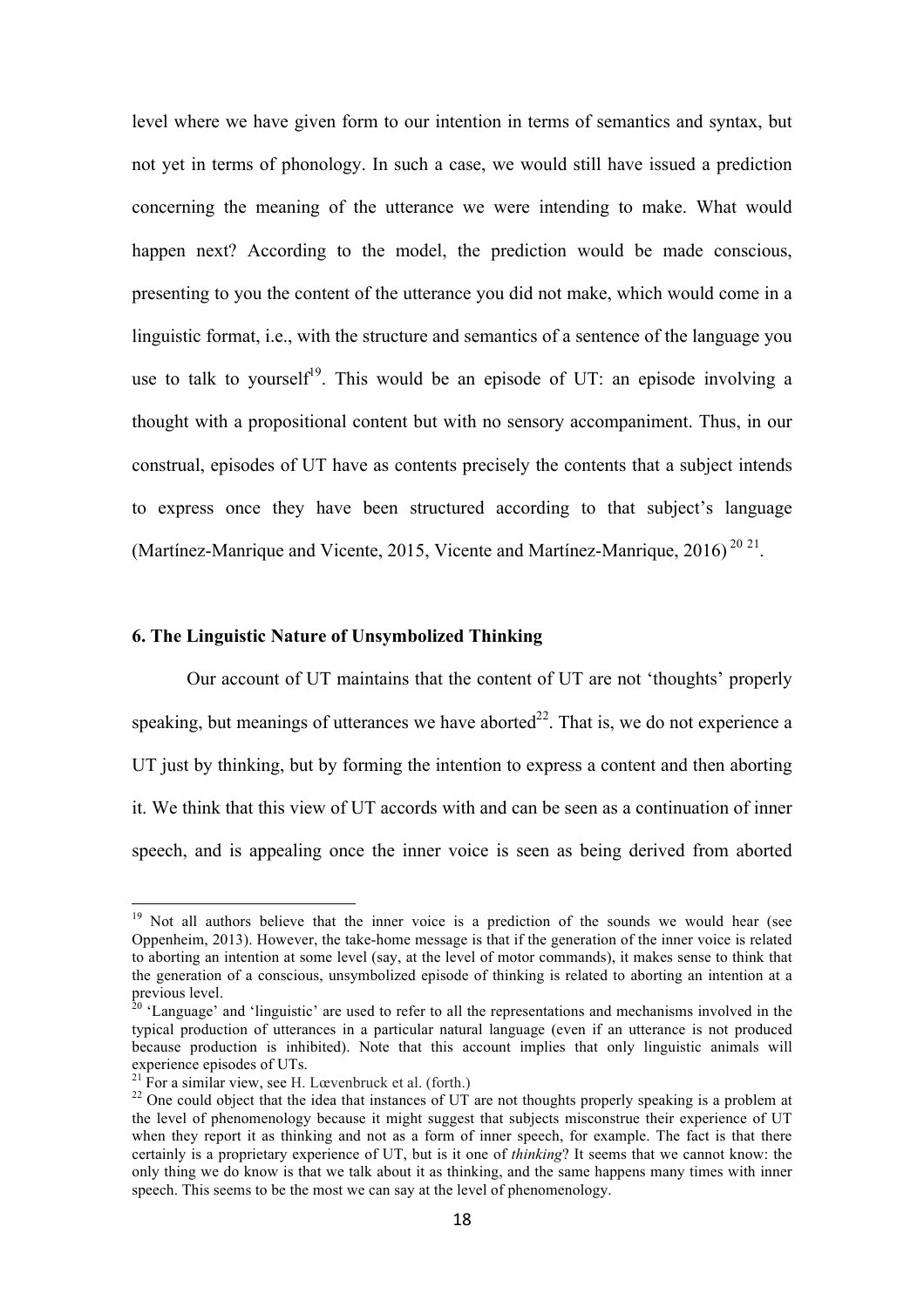commands. However, we will try to make our view plausible in itself by focusing on the nature of  $\text{UT}^{23}$ .

Firstly, the view makes UT *continuous* not only with inner speech (and, e.g., muttering to oneself), but with other phenomena that Hurlburt and his collaborators have uncovered, such as partially unworded and totally unworded inner speech (see also Martínez-Manrique and Vicente, 2015; Vicente and Martínez-Manrique, 2016). According to Hurlburt et al., (partially or totally) unworded speech refers to episodes in which subjects regard their inner experience as a variety of inner speech in which there are parts missing. This is better understood in the cases of partially unworded speech, such as "you experience yourself as speaking, 'That is a very strong  $-$  maybe it is a gas leak!' with a temporal space reserved for the word 'odor' but the word 'odor' itself is not actually in your experience" (Hurlburt and Heavey, 2006: 211). There is, however, a more puzzling category distinguished by Hurlburt and collaborators in their analysis: the case of totally unworded speech—or unworded speech, simpliciter. This is "the experience of speaking in your own inner voice except that you have no experience of words at all" (2006: 211). They characterize experiences of unworded speech as instances in which "you have the sense of speaking, and are directly aware of the vocal characteristics of that speaking (rate, inflection, timbre, rhythm, etc.), and are directly

<sup>&</sup>lt;sup>23</sup> An apparently simple way to explain UT, which is in broad agreement with naturalistic approaches to content determination, is as follows. Our thought contents (of our propositional attitudes) are the contents of Mentalese sentences that we token in our minds/brains. Usually, these thought contents are not conscious; however, if we attend to the episodes they form part of, or, alternatively, if we embed them in another Mentalese sentence, we can experience them. A problem with this sort of proposal is that there is no extant explanation of how we can convert the tokening of an LoT sentence into an experience of thinking a thought, that is, an experience related to the content (and no other properties) of the thought, and to us doing something—the experience of agency. Levine (2011), in fact, uses the Mentalese hypothesis to explain how we could have knowledge of our own thoughts without experiencing anything at all. This problem by itself does not rule out the Mentalese explanation, since it may be that future developments of the LoT hypothesis tackle the issue of how the tokening of a Mentalese sentence can give rise to the experience of thinking a thought. So we cannot discard the idea that contents of UT are tokenings of Mentalese sentences; although we also want to note that no Mentalese story has yet explained what determines the denotations (contents) of mental representations—which is the issue that defenders of the individuative claim hold is still problematic.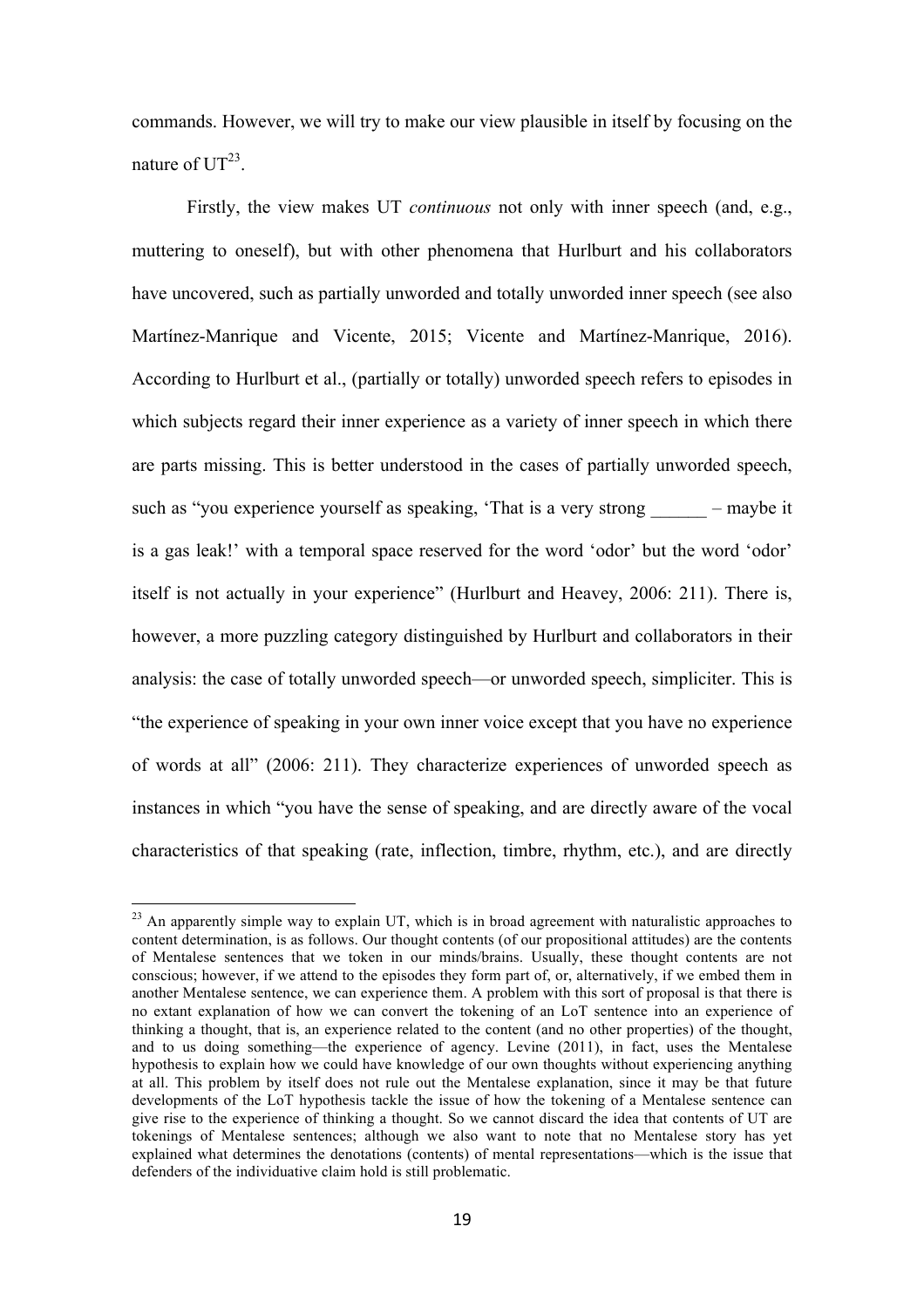aware of the meaning of what is being 'said,' even though no words are present" (2006: 211-12). What we seem to have here is a gradation, at the level of sensory experience, that goes from expanded (i.e., non—fragmentary) inner speech to UT, plus the preservation of: (i) the experience associated with meaning in all cases; and (ii) many of the situations typically associated with inner speaking (Hurlburt et al.,  $2013)^{24}$ .

As we have said, when we have an experience as of an inner voice, we usually also have an experience associated with its meaning. Very often, we claim that we think in inner speech. Our experience, thus, is not restricted to the acoustic part of inner speech, but includes content—as opposed to those cases where we use the inner voice just to hold some information in memory. This holds for all the different formats that inner speech may take according to Hurlburt's classification: expanded, fragmentary, partially unworded and totally unworded inner speech. UT would be an extreme case, where only the content of inner speech is experienced. The difference between UT and unworded speech would be that the former lacks the experience of sequentiality or 'unfolding'. However, there seems to be no clear situation of use of UT that distinguishes it from inner speech. Both UT and inner speech can be involved in 'hard' tasks (like looking for your keys) as well as in 'lighter' ones (such as commenting on what you are seeing). We will probably not find UT in preparing a lecture, or rehearsing a dialogue, but this should not be surprising.

Secondly, Hurlburt and Akhter (2008) tell us that instances of UT have an *explicit* and *differentiated* content, such that the 'about what' and the 'what about it' are plainly apprehended and are not general or vague. Moreover, reports can make finegrained discriminations between contents, as exemplified by this quote:

<sup>&</sup>lt;sup>24</sup> This apparent continuity is also highlighted by Hurlburt and colleagues: "As a result, the DES method [...] would conclude that Susan's apprehensions of her pristine experiences include a range of completeness in the inner expression of words, ranging from quite completely expressed with explicitly apprehended prosody… to innerly speaking with implied words … to thinking without words at all …" (Hurlburt et al., 2017: 8). On this continuity point, see also Lœvenbruck et al. (forth.).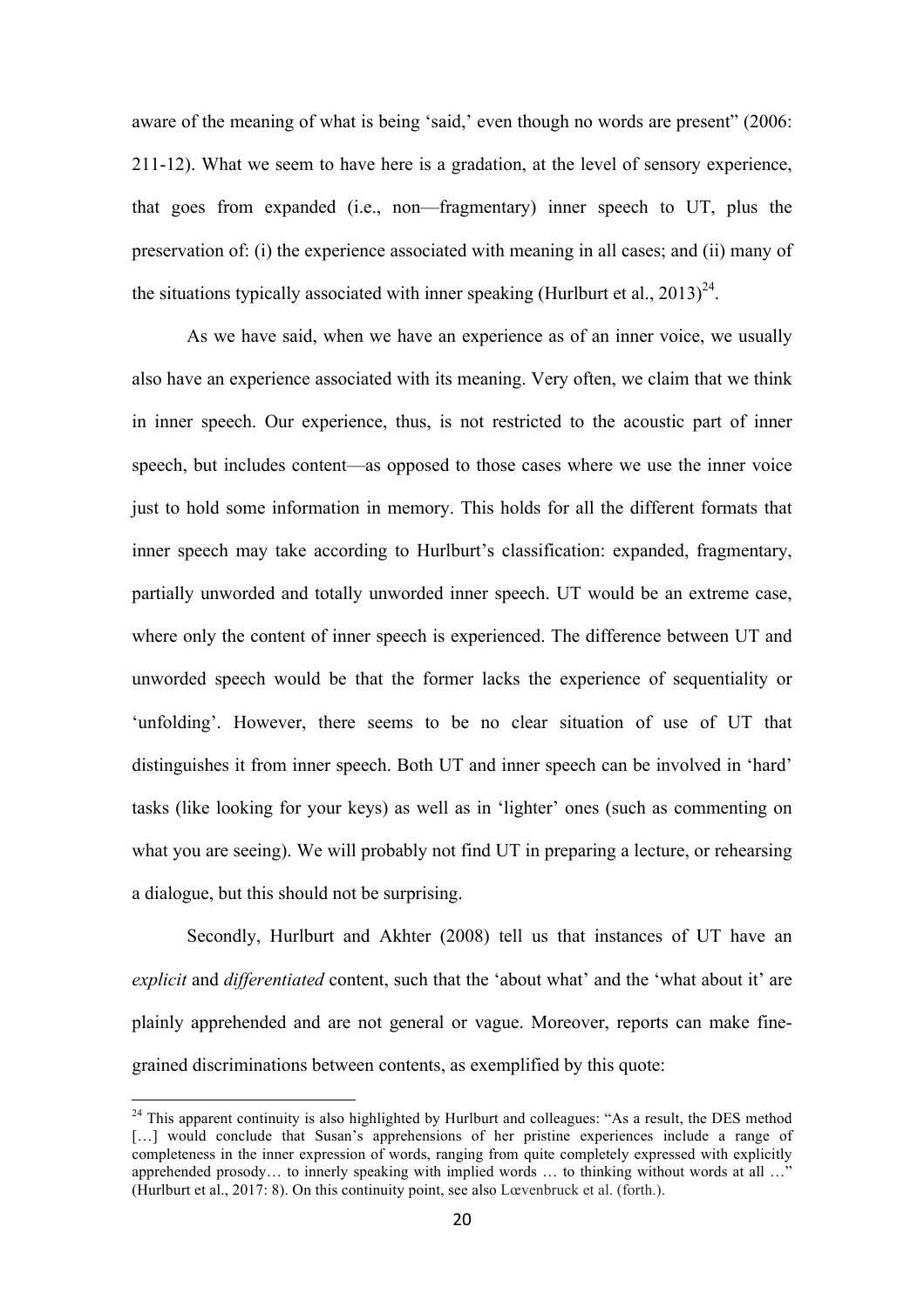"Dorothy is tiredly walking down the hall dragging her feet noisily on the carpet. She is thinking, if put into words, something quite like, 'Pick up your feet—it sounds like an old lady'… Despite the lack of words, the sense of the thought is very explicit: 'pick up your feet' is a more accurate rendition of the experienced thought than would be 'I should pick up my feet'; and 'it sounds like an old lady' is more accurate than 'I sound like an old lady'" (2008: 1364).

Explicitness and the ability to choose, and stick to, some phrasing instead of some other, show that UT has an easy interaction with the verbal system. Contents of UT have predicative structure, and they come 'formatted' in a structure we can easily recognize. It may be that they even come with a certain order, i.e., head–final or head– initial. This point has not been explored in the literature, but we think it is a plausible hypothesis in order to explain reportability. This would convert contents of UT into linguistic items already linearized and ready for emission.

Thirdly, UT is typically experienced as *thinking*, that is, as something we are doing. Where does this sense of agency come from? Our view allows for an explanation as to why we feel that we are the agents of our UT. As we have mentioned, according to an influential account, we experience the sense of agency when the signals coming from the world and our body match our predictions. We think that we can explain the sense of agency experienced when thinking if we move in that direction. Even though the application of the model to the cognitive domain may not be straightforward (see, e.g., Frith, 2012; Vicente, 2014), it is plausible that models such as those proposed by Rapin el at. (2013), Swiney and Sousa (2014) and Lœvenbruck et al. (forth.), which explain agency in inner speech in terms of comparisons between goal states and predicted states, could also explain agency in UT. The proposal is that we experience agency when thinking because we compare a certain output (UT content) to a desired state.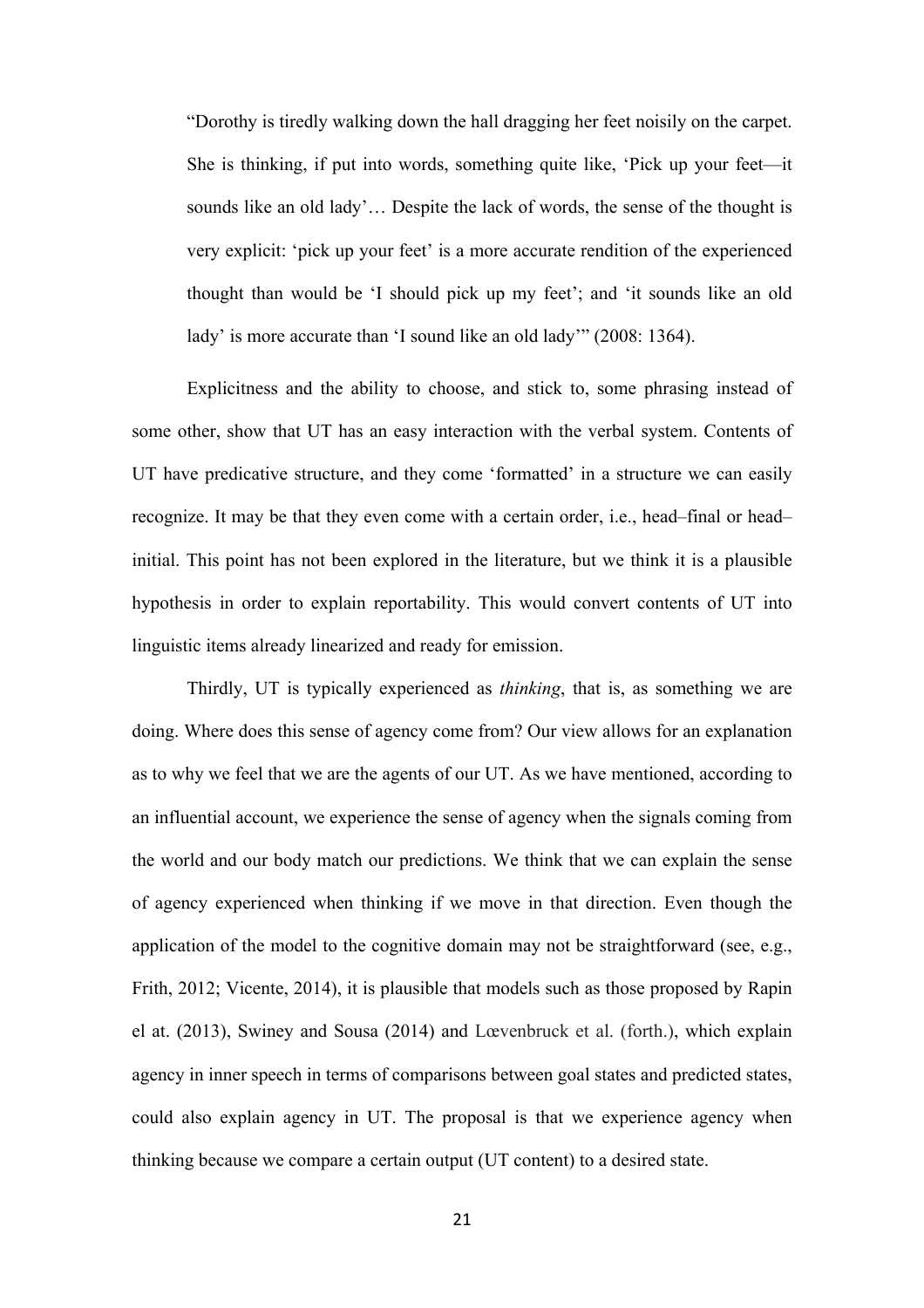It is true, in contrast, that we do not always experience agency in thinking: sometimes we experience what are called 'unbidden thoughts'. However, it may be that unbidden thoughts are a different kind of phenomenon. On the basis of their use of DES, Hurlburt and Heavey (2013) have distinguished between inner speaking and inner hearing: sometimes we feel we are the ones speaking to ourselves, but some other times we feel we are just listening to our own inner voice. In an interesting, already mentioned study using fMRI, Hurlburt and colleagues (Kühn et al., 2014) have seen that the brain areas involved in inner speaking are actually different from the brain areas involved in inner hearing. In general terms, inner speaking is associated with production areas, while inner hearing is associated with comprehension areas. Thus, it may turn out that inner speaking and inner hearing are two different kinds of phenomena. This suggests that thinking and having unbidden, or passive, thoughts, may be two different phenomena as well. In such a case, we might have an explanation for one kind of phenomenon, i.e., for active thinking, and we can hope that we could capitalize on an explanation that accounts for inner hearing (yet to come) in order to explain unbidden thoughts. At any rate, discovering that there is a parallel between UT and inner speech also at the level of agency strengthens the view that there has to be continuity between them.

#### **7. Aborted Inner Speech and Thought-Content Individuation**

We have so far suggested that our proposal of aborted inner speech is able to explain UT in a way that is continuous with inner speech and presents some explanatory virtues. But how is it related to cognitive phenomenology and its individuative claim?

Suppose that, in effect, each UT content has a distinctive phenomenal character. Would this mean that the content of UT is given, and so determined, by such

22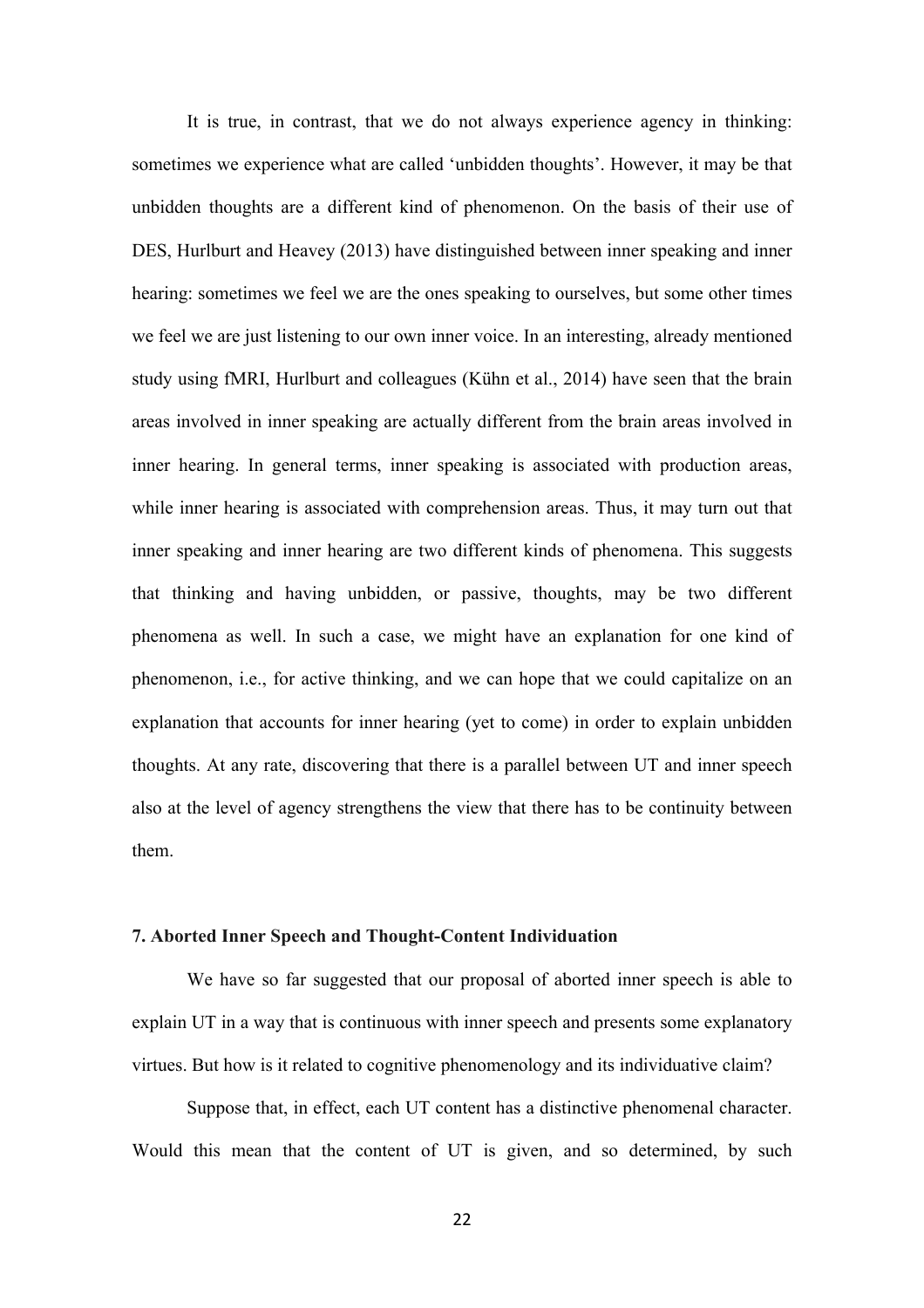phenomenal character? We think that our model has important consequences for the question of the determinacy of content, and that it might also have some for the relation between conscious and unconscious intentionality.

Above, we said that Pitt's argument only establishes the individuative claim if phenomenal character is the only candidate available for content individuation. Even if each content has a distinctive phenomenal character, and even if we epistemically identify the contents of our thoughts via their phenomenal character, it does not follow that such phenomenal character is content individuative in the *metaphysical* sense. It is possible that phenomenal character *supervenes* on the real content-determining factors. If such a supervenience claim is correct, then we have reason to think that phenomenal character is a reliable means by which to know the content of a thought<sup>25</sup>. Even if phenomenal character plays this epistemic role, the view we have proposed is that the content-determining factors are linguistic: the content of a conscious thought is given by the content of its constituent semantic representations and the way these are syntactically combined. In this specific respect, our proposal coincides with the account that the sensory inner speech views presented above could advance, except that they cannot account for the case of UT.

Note, though, that in section 3, we left an issue open. We argued that defenders of the sensory inner speech approach could hold that thought propositional contents are provided by language. But then we asked how it could be that language played that role if, allegedly, language is a representational tool that derives its intentionality from thought, i.e., if language just expresses thought. Now it is time to tackle this question, given our appeal to linguistic mechanisms. There are two general ways one could proceed that could fit in with the picture we have advanced. The first, more conservative

<sup>&</sup>lt;sup>25</sup> Thanks to an anonymous referee for calling our attention to this point.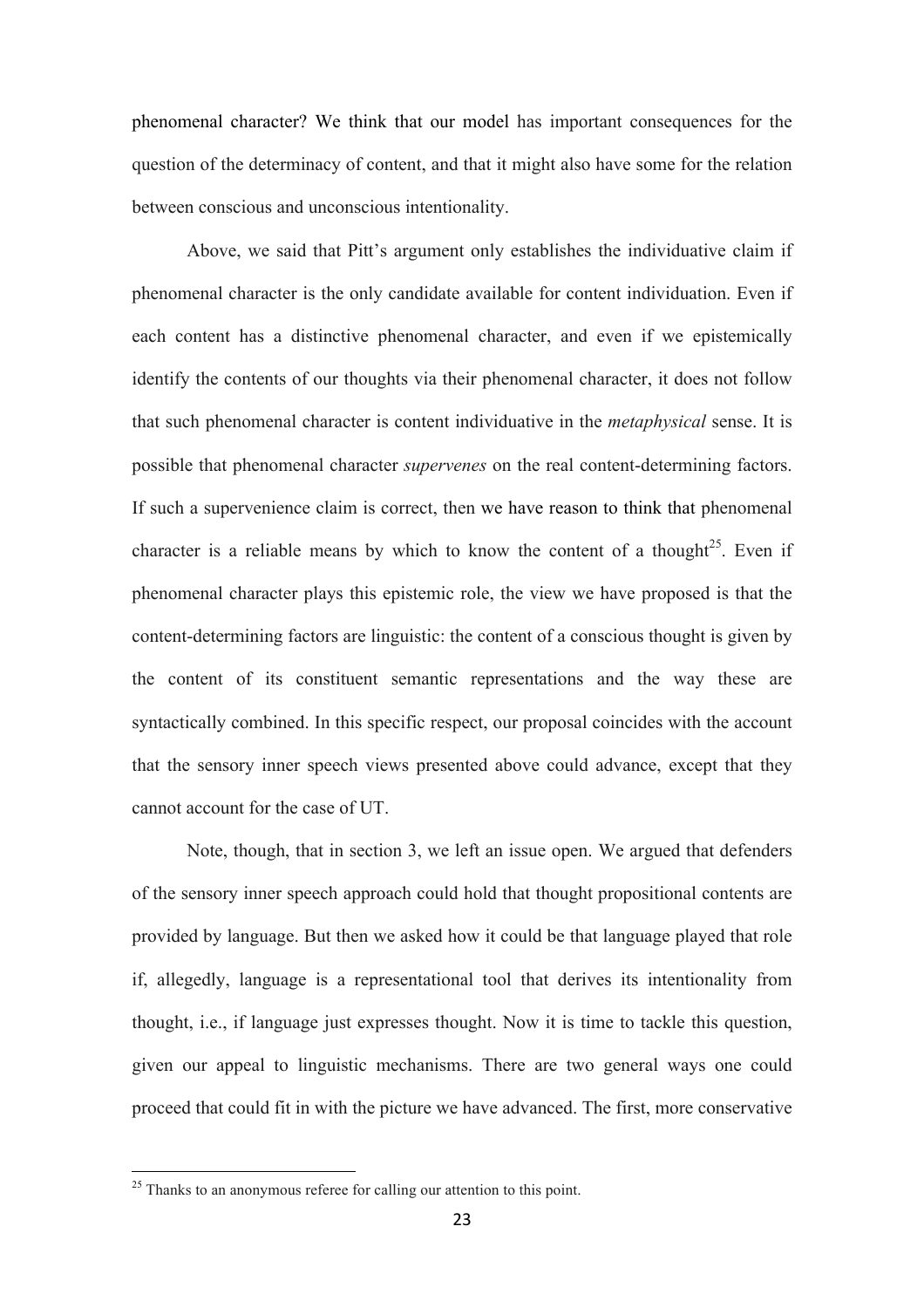route, is to grant a Gricean perspective on linguistic production, according to which we form intentions to express a determinate propositional content. The second, stronger route, is to deny the Gricean view and the presumption that language is a means of expressing, inter alia, pre—existing propositional contents. In the first case, we will argue that the determinate contents of our conscious episodes of thinking (delivered by our linguistic production system) are the result of a process of representational re description and so differ from the alleged determinate contents of non-linguistic thought. In the second case, we will present some ideas that could support a split between unconscious, non—determinate and non—linguistic thinking, on the one hand; and conscious, determinate and linguistic, thinking, on the other.

The conservative approach maintains that unconscious thoughts, in virtue of being something akin to Mentalese representations, for instance, are in general just as determinate as conscious thoughts are. That is, the message that we want to convey by uttering a certain linguistic representation has a predicative but not a linguistic format<sup>26</sup>, and a determinate truth—conditional content<sup>27</sup>. This is, basically, the orthodox, good old-fashioned picture present not only in philosophy, but also in speech production: it is Levelt's model (Levelt, 1989). However, note that even if this model were adopted, it can still be claimed that the content of our conscious thoughts is not given by the content of the thought we want to express, but by the semantics and the syntax of our language. That is, even if the thought content we want to express is allegedly fully determinate, it has to undergo a process of representational re-description in order to

 $26$  By non-linguistic here we mean that the thought to be expressed does not use the apparatus of a natural language but is supported by some other vehicle such as Mentalese. It is also a possibility that the message to be conveyed is linguistically supported and structured. This is Chomsky's idea that we use language—not LoT—for thinking, and that speaking consists of externalizing an already linguistically structured message (Chomsky, 2016). In this case, the content of most or all (proper) thinking, conscious and unconscious, is given by linguistic representations.

 $27$  Critics of the naturalist program would of course complain that proponents of such an account still owe an explanation of where this determinate truth-conditional content comes from. We are leaving this worry to one side for the moment.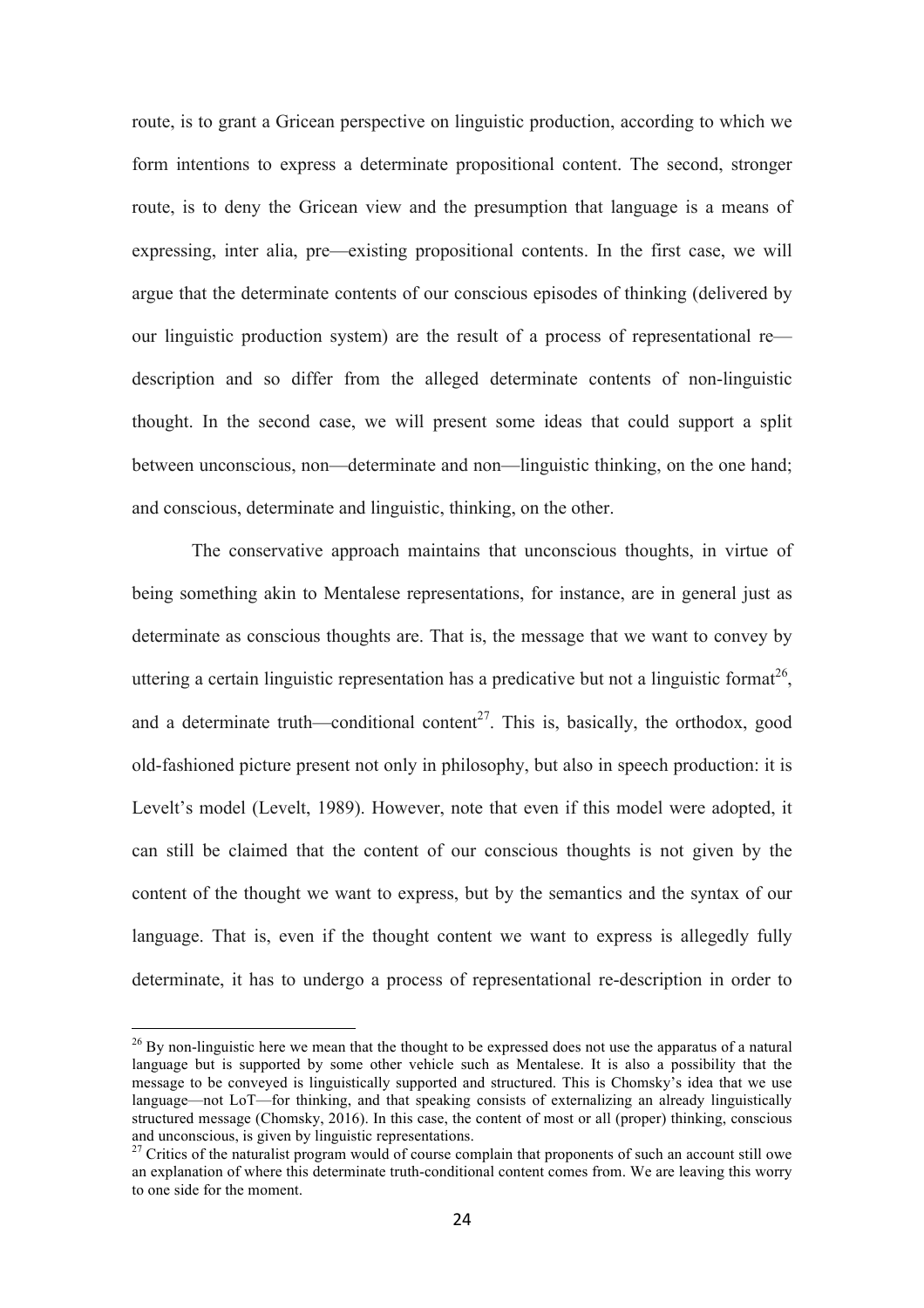take on a linguistic form. It is a matter of contention how much re—description such a process involves; but we take it that it is plausible to think that, besides formatting according to a grammar, the re—description also involves the recruitment of semantic representations that do not map neatly onto our conceptual structures (Malt and Majid, 2013), such that the truth conditions of the thought content we want to express are not identical to the truth conditions of the utterance we produce as the expression of that thought content. In particular, if the determinacy of our non—linguistic thoughts is given by the contents of something akin to Mentalese representations, which by and large are supposed to be universal, we have reason to believe that those contents have to be poured into a very different mold for them to be expressed in our language, given how little the categories drawn by one language in one domain have in common with the categories drawn by a different language in the same domain (even in "simple" cases such as colors, space or spatial relationships: see Evans and Levinson,  $2009<sup>28</sup>$ . In the case of colors, for instance, there is mounting evidence that there are two ways of forming categories: one is more or less universal, and the other is diverse and language specific. Interestingly, even at this level, the categorization of colors that involves the left hemisphere of the brain appears to engage linguistic production (Regier and Kay,  $2009)^{29}$ . So it seems that it is plausible to believe that whenever linguistic production is involved, the categories represented by the system differ from the categories drawn by the non-linguistic systems. In any event, our point is that the content *we are acquainted* 

<sup>&</sup>lt;sup>28</sup> For example: it may be that the way of conceptualizing spatial relations is universal and that we all distinguish tight versus loose containment relations (at least that would be the case if we conceptualize as infants do: see Hespos and Spelke, 2004, for the relevant data and discussion). Thus, if we see a ring on a finger, we—determinacy problems aside—would conceptualize the relation as one of tight containment. Now, when we want to express the eventual thought content that the finger is in a tight-containment relation with the ring, our utterance will say that the ring is *on* the finger. Note that such an utterance will be true even if the finger is in a loose containment relation with the ring. Note also that our claim is that episodes of UT have contents such as *the ring is on the finger*, and not contents such as *the finger is in a* 

<sup>&</sup>lt;sup>F</sup> For more results that point towards a major involvement of on-line uses of language in categorization, see, e.g., Lupyan (2012).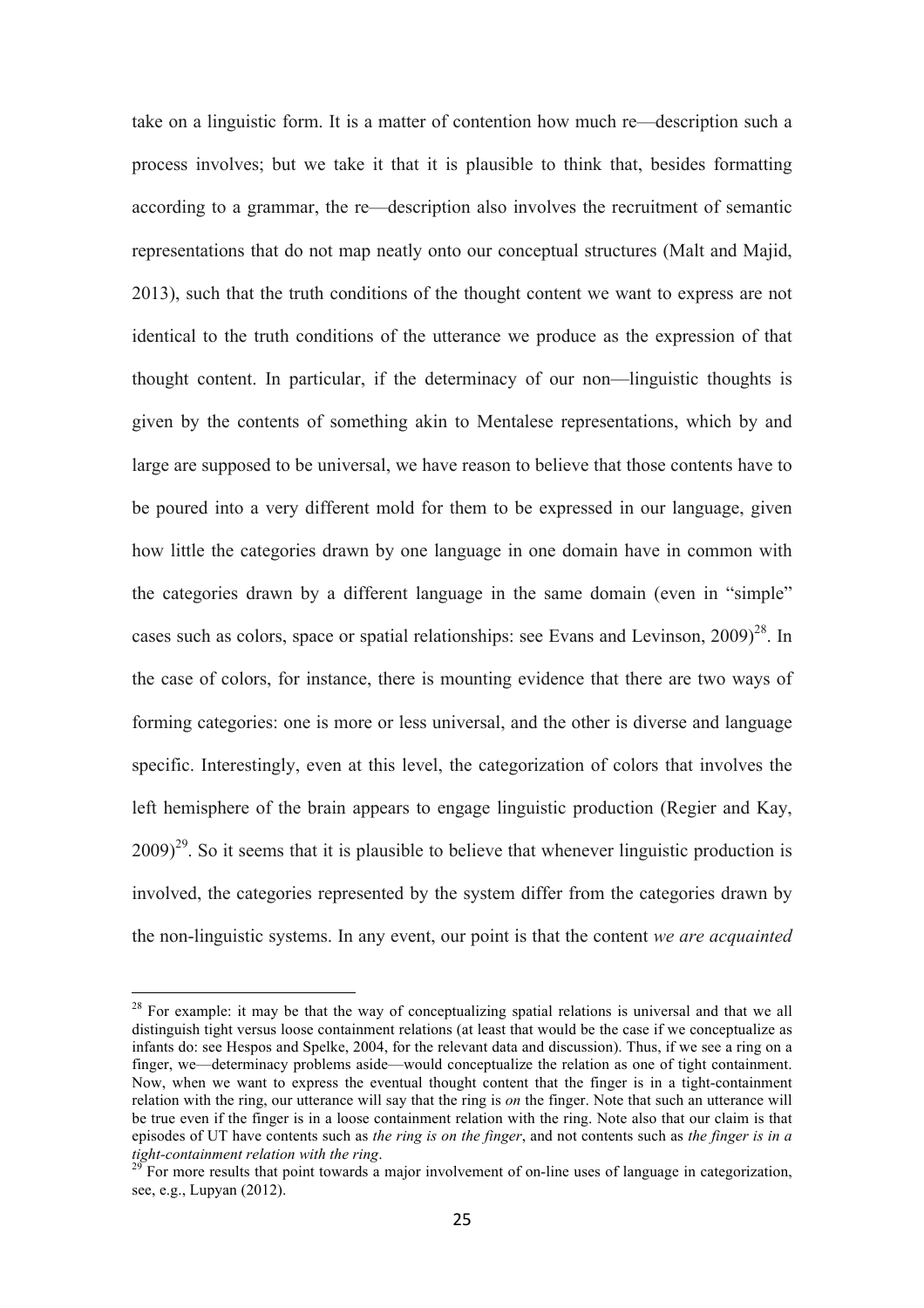*with* is given by representations and structures provided by our linguistic systems. That is, what we are conscious of are contents whose determinate truth conditions are given by categories drawn by the words of our language and the structures that constitute the grammar of that language.

The second, stronger and more interesting line of response involves denying the presumption that language is a means of expressing, inter alia, pre—existing propositional contents. It therefore approaches the issue of how the unconscious thoughts that we intend to express relate to the conscious thoughts that we have by exploring the idea that conscious thought contents have a degree of determinacy that unconscious thought contents lack (Crane, 2017). This route would resemble those phenomenal intentionality views that are committed to a disanalogy between conscious and unconscious thoughts, even if for reasons different from ours (see Kriegel, 2014, for a survey of positions). The idea that we want to scrutinize is that thought content needs to be brought to consciousness for its content to be fully determined. Otherwise, our occurrent mental states are not entirely determinate or specific about their contents: to have a conscious thought is not simply to have an unconscious thought that is made conscious by way of attending to it or by broadcasting it. There is something more in this process: 'coming to consciousness' involves attributing determinacy to contents. That is, *conscious* intentionality is not a derivative kind of intentionality. What could explain determinacy in our picture?

The account of UT that we have proposed so far could explain how it is that episodes of thinking a content that we are conscious of have a determinate aboutness not based on their alleged phenomenal character. Suppose that UT contents are, as we have said, the result of broadcasting predictions issued after the construction of linguistic messages has reached the level of the 'formulator' (Hartsuiker, 2014;

26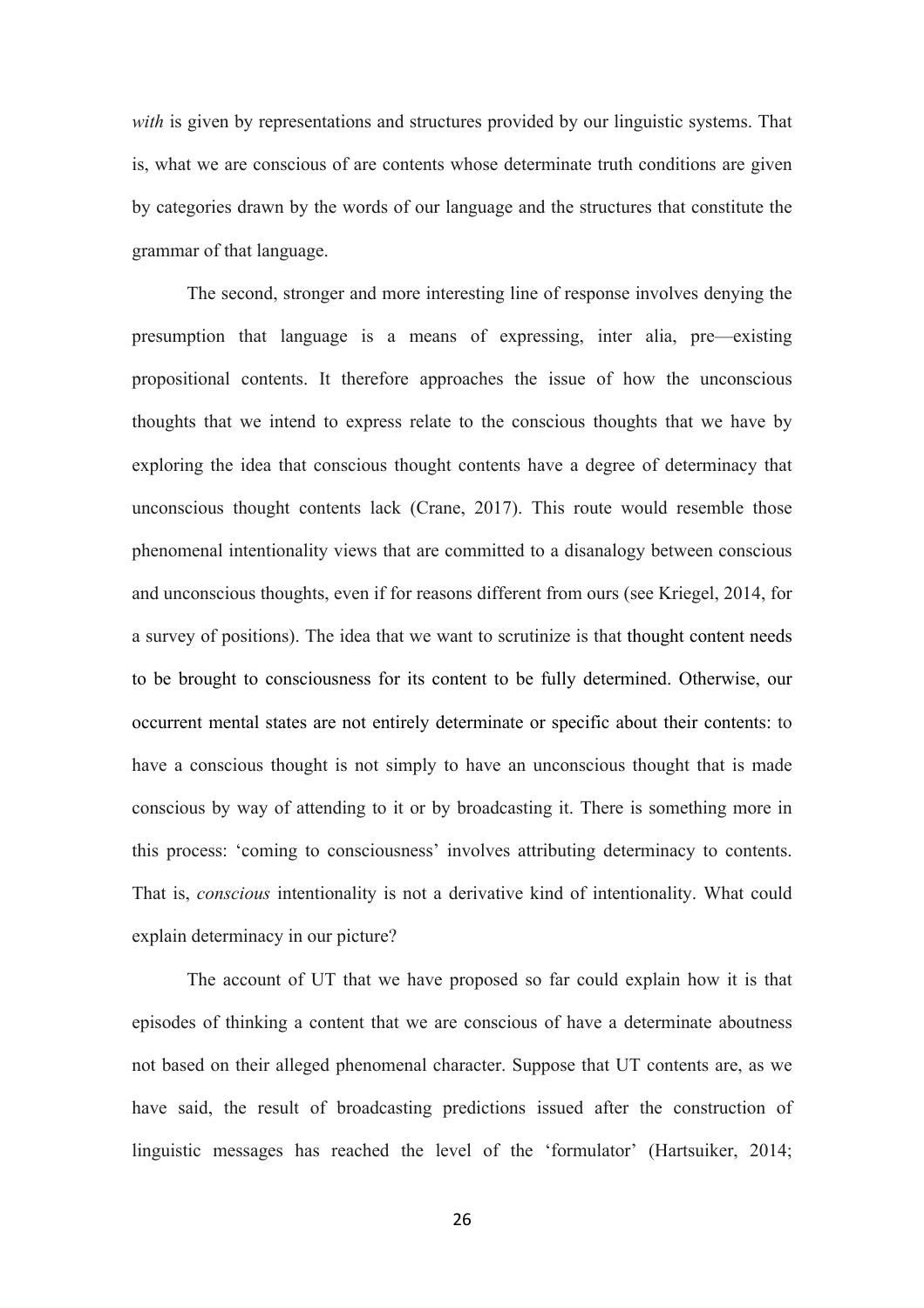Lœvenbruck et al., forth.): the level where the thought to be expressed is formatted according to the representations and rules of our language<sup>30</sup>. At this level, the message consists of a predicative structure elaborated on the basis of semantic representations and syntactic rules. Such a message has a determinate content and determinate truth conditions. Regardless of what the thought that we want to express looks like, 'translating' it into our language involves shaping it in accordance with representations of categories in the world which, when composed, represent states of affairs (and thus can be true of false). This is indeed what the content of an instance of UT looks like, and it is the level of determinacy that our conscious thoughts seem to have. So language, intentionality, and consciousness would come together in the following way: content determinacy is given to thoughts via linguistic mechanisms, and this determinacy appears when a certain step of the language production process, i.e., the prediction of the meaning to be issued, is externalized and made conscious (so intentionality appears as such, with determined content, at the conscious level)  $31$ .

<sup>&</sup>lt;sup>30</sup> An anonymous referee has asked whether speech production could be aborted even earlier (at a higher level of the process). This would indeed be a possibility; but the question is whether there is a level above the level of semantics where a monitoring system issues predictions. None of the extant models contemplate the hypothesis that there is a level of predictions higher than semantic predictions, since there seem to be no errors related to such a level. Now, if the first stage at which we issue predictions in speech production is the recruitment of meanings, aborting at a previous stage, if it could be done, would not in any case result in the production of a conscious experience.

 $31$  A question we have not entered into concerns the mechanism of how predictions are made conscious. Carruthers (2014, forth.) holds that, just as for any other phenomenon related to consciousness, predictions are made conscious by receiving attention. In Carruthers' view, it is possible that we generate several different predictions on the basis of their corresponding aborted motor commands, and that only one of them is attended to and thus made conscious. We are skeptical of Carruthers' approach, not only because there seems to be little evidence favoring it, but mainly because it seems to depart from the assumption that the forward models system is a monitoring system, i.e., a system dedicated to determining whether a certain output corresponds to our intentions. However, if Carruthers were right, then for every conscious inner speech episode there could be some other, competing, unconscious inner speech episodes that did not receive attention (and the same would hold for semantic predictions). This possibility would complicate the picture we want to put forward. Given that we suggest that thought contents acquire their determination via the linguistic system, with the forward model system making those determinate contents conscious—thus securing a correspondence between determinacy and consciousness—a picture such as Carruthers' would call this strict correspondence into question. Some unconscious thoughts would also have determinate contents: those that are produced by the linguistic system but do not receive attention.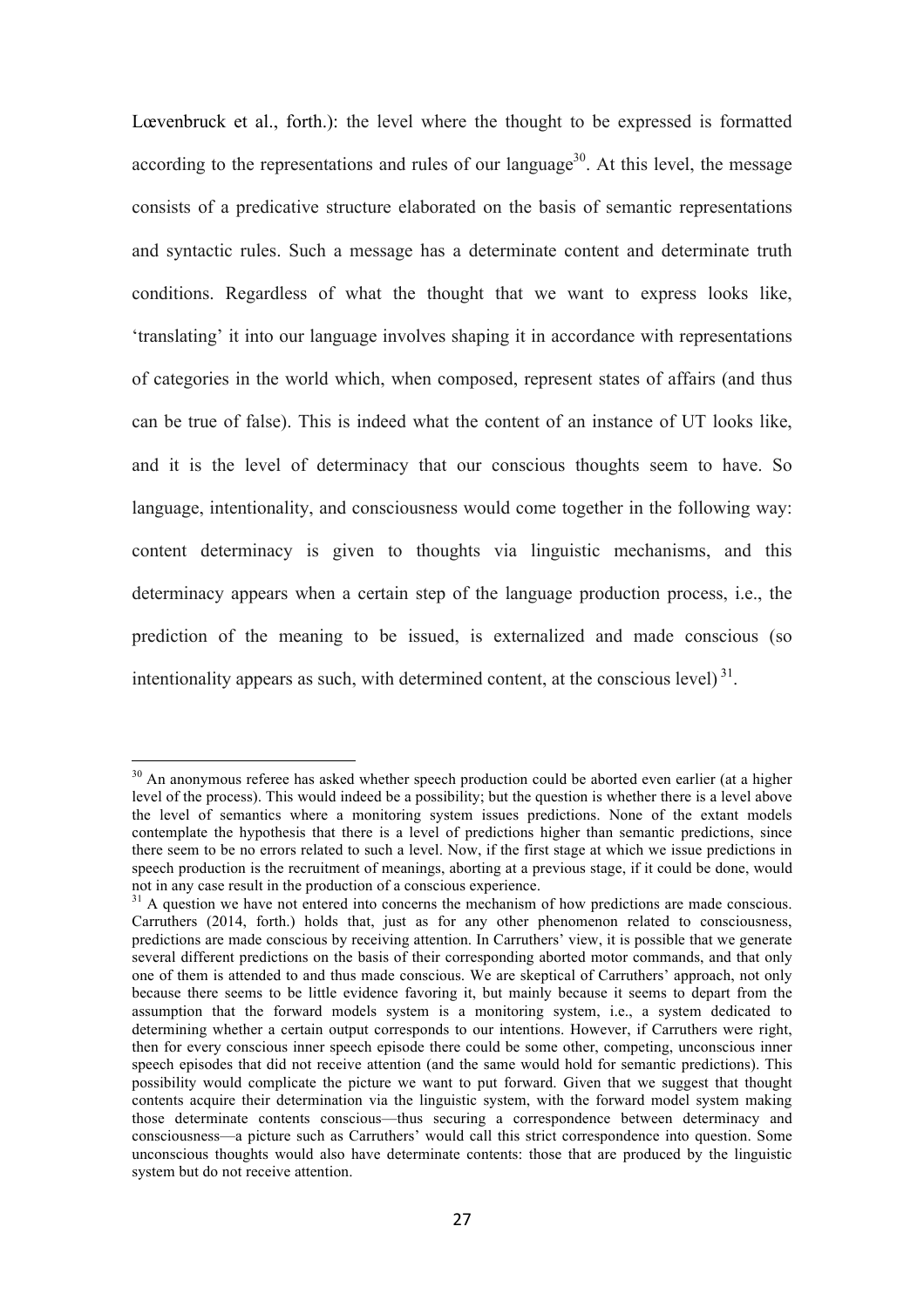Our unconscious thinking may not be determinate. It is certainly possible that there is no such thing as a LoT, so that unconscious inferences do not work in a language—like medium but, e.g., on representations in conceptual spaces of a prototypical nature (Gauker, 2011) or on map—like representations (Camp,  $2009$ )<sup>32</sup>. Many philosophers working on animal cognition believe that animal thinking is not propositional (see also Bermúdez, 2003). Perhaps it also lacks the sort of determinacy that our thinking has (Glock, 2000). Now, it is not unreasonable to believe that our unconscious thinking is similar to animal thinking. According to such a view, recursivity, productivity, compositionality *and* determinacy would be properties, not of thought in general, but of the linguistic system. Actually, we think that this latter view is the mainstream one in generative linguistics (Chomsky, 2016; Berwick and Chomsky, 2016); except that in the view of generative linguists, language enables recursivity in thinking without engaging the production system<sup>33</sup>. In our view, to engage the linguistic system and benefit from its properties, we have to speak; and one way of *quasi*speaking, but close enough to speaking for it to be possible to benefit from the properties of our language, is to produce UT contents.

Now, we can see that our account offers a way to relate (even if in a weak sense) intentionality and consciousness that is an alternative to claiming that phenomenality grounds intentionality. Our account allows us to claim that one aspect of intentionality, namely, determined content, appears at the conscious level, so there is a connection

<sup>&</sup>lt;sup>32</sup> There is some debate concerning whether conceptual spaces and maps can produce predicative structures. That is a debate we will not enter into as we mention conceptual spaces and maps only for illustrative purposes, as putative examples of representational systems that could support an interesting cognitive life without necessarily being used to form propositions.

 $^{33}$  In this regard, Chomsky's view is similar to Spelke's (see Spelke, 2003), which simply claims that the combinatorial system of language enables intermodular thinking. In Carruthers' (2002) development of Spelke's insight, it is not language as such, but the production/comprehension system that provides the possibility of having intermodular thoughts. The contrast between our view and Chomsky's is analogous to this contrast between Spelke's and Carruthers' views.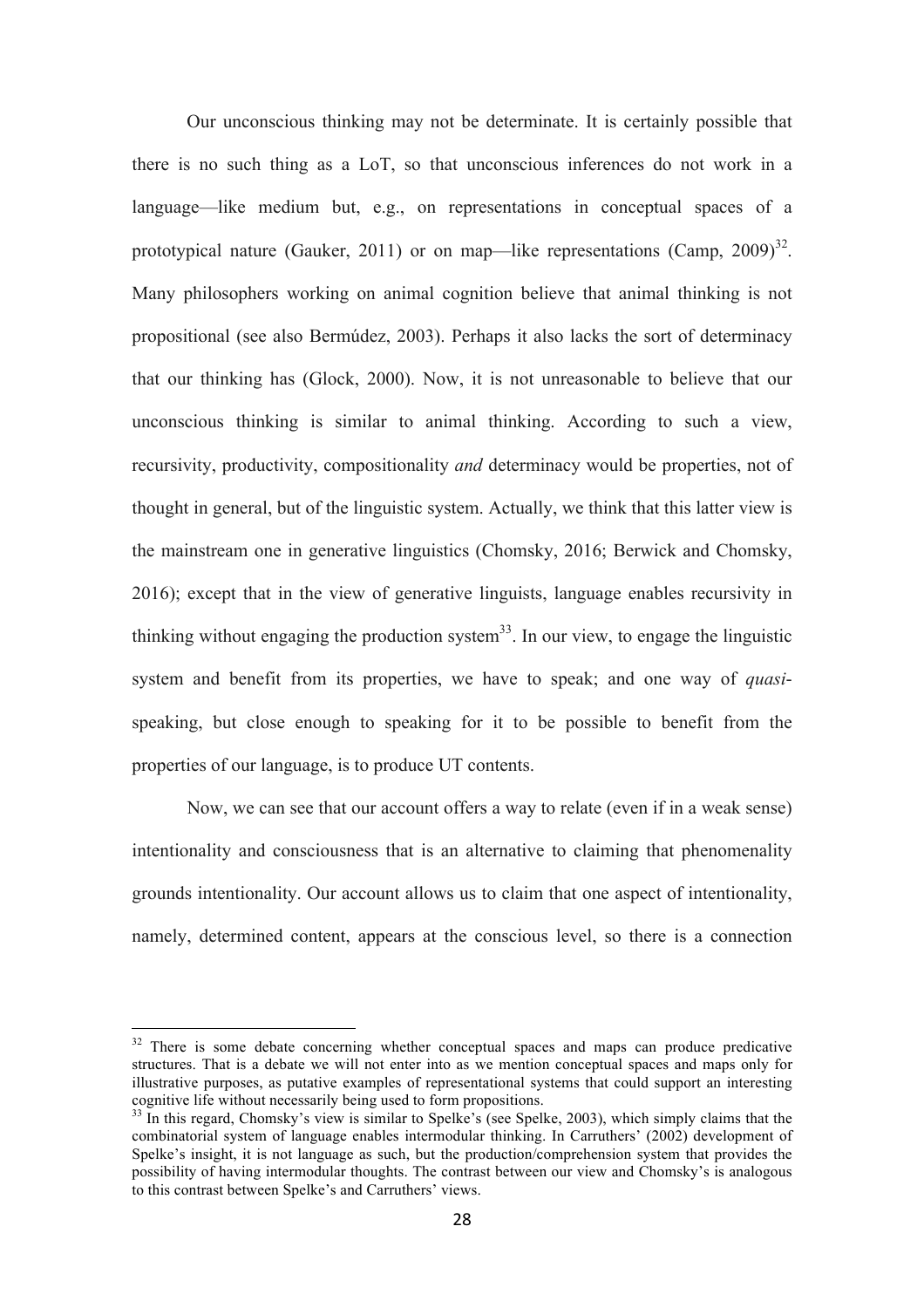between intentionality and consciousness<sup>34</sup>. However, the elements responsible for the determinacy of thought contents are provided by linguistic representations and structures; in particular, the syntax and semantics of the subject's own language. In this sense, it is not (phenomenal) consciousness, but language that explains conscious thought-content determinacy. As can be seen, the idea is ultimately in general accord with the view that conscious thinking (system 2 thinking) involves language (Frankish, 2004).

Above, we said that Pitt's argument only establishes the individuative claim if phenomenal character is the only candidate available for content individuation. Even if each content has a distinctive phenomenal character, it does not follow that such a phenomenal character is content—individuative in the metaphysical sense. It is possible that phenomenal character just supervenes on the real content—determining factors. The view we propose herein is that the content—determining factors are linguistic: the content of a conscious thought is given by the content of its constituent semantic representations and the way they are syntactically combined. In this, the proposal coincides with the proposal that the sensory inner speech views presented above could also advance, except that their proposal cannot account for the case of UT. Here, we cannot give an account of what gives a natural language its semantics (and so in that sense we must leave open the question of how UT acquires its content). Yet, we hope to have provided support for the idea that the project of understanding the content of UT and that of understanding the content of a natural language is one and the same project.

# **8. Conclusions**

<sup>&</sup>lt;sup>34</sup> This connection amounts to a correlation between the occurrence of *conscious* thought and its having determinate content, and in this sense it is a form of *weak* inseparatism. Relevantly, the view does not embrace the stronger grounding claim that normally accompanies inseparatism according to which conscious thought content is phenomenally determined.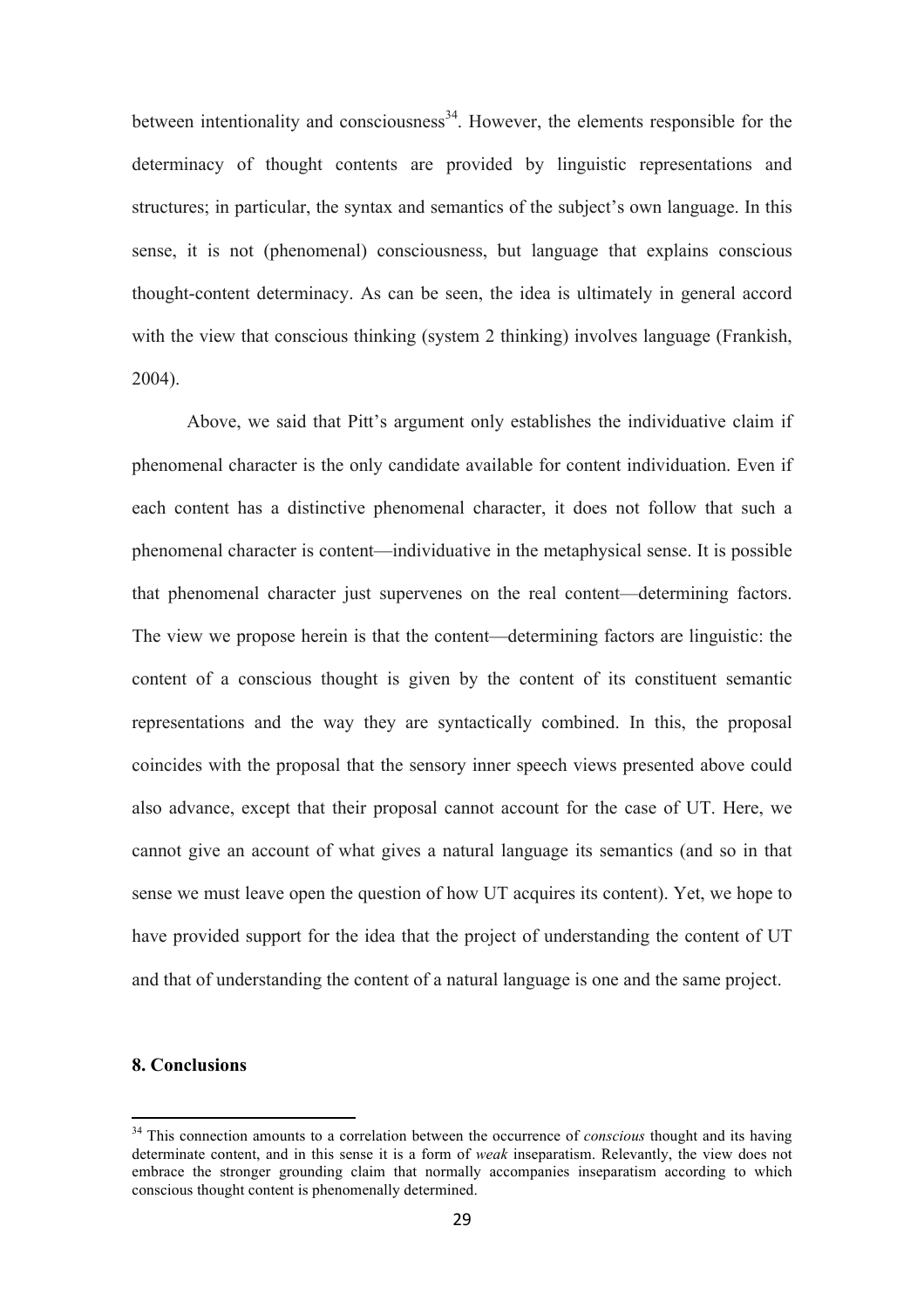Phenomenal intentionality views defend the idea that intentionality is grounded in phenomenal character. Following this idea, some defenders of cognitive phenomenology make the case for thought or cognition, stating that cognitive phenomenology is content—individuative. We have claimed that this individuative thesis, being a metaphysical claim, is established only if phenomenal character is the only available candidate for content individuation. One alternative may be given by 'sensory inner speech' views, which ascribe the role of determination to linguistic structure and representations, but we have argued that they fail to accommodate the case of UT. Our view construes UT as continuous with inner speech, and the linguistic mechanism underlying both phenomena is what accounts for thought—content individuation, without postulating the metaphysical phenomenal individuative claim. We thus propose an approach to conscious thought content determination that is alternative to naturalistic, sensory inner speech views and phenomenal intentionality accounts; and which has independent plausibility and some interesting consequences for the relation of unconscious and conscious thought.

### **Acknowledgments**

Versions of this paper were presented at the EPISOC Seminar in the Universidad Autónoma de Madrid (UAM), at the Eastern Division Meeting of the APA in the context of a symposium organized by Mitch Green on "Inner Speech: Its Significance for Self-Knoweldge, Subjectivity, and Communication", and at the "Inner Speech: forms, functions and disfunctions" workshop organized by and the wonderful team at the Laboratoire de Psychologie et Neurocognition, Grenoble. We are very grateful to the audiences in these meetings. Thanks are also due to Charles Fernyhough, Peter Langland-Hassan, Hélène Loevenbruck, Fernando Martínez-Manrique, Jordan Ochs, and Ignacio Vicario. Thanks also to Toffa Evans for linguistic correction. And finally, very especial thanks to Mikel Santesteban and to the two anonymous reviewers provided by *Noûs*: they could not have been more helpful. Financial support for this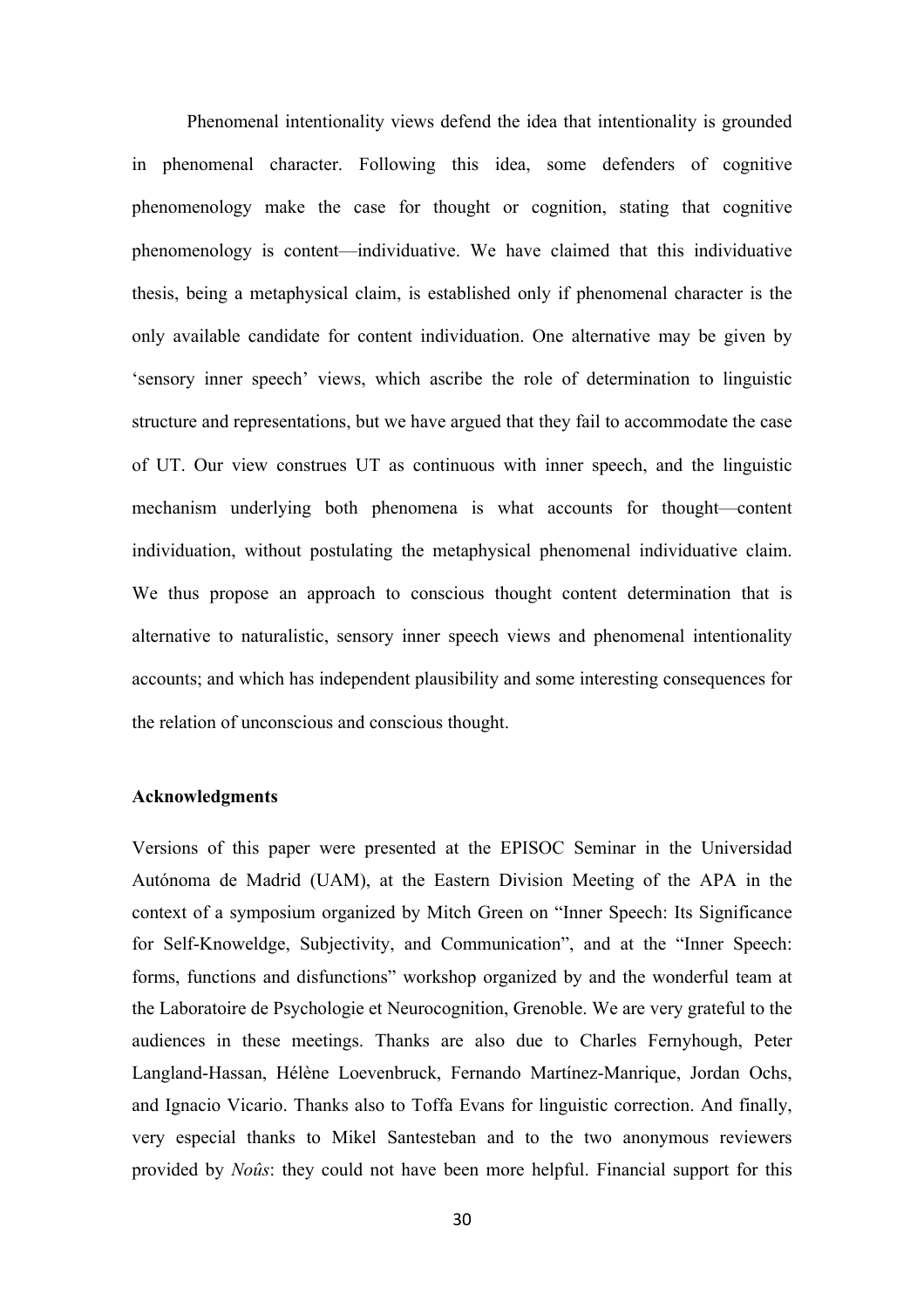work was provided by the Ekonomiaren Garapen eta Lehiakortasun Saila, Eusko Jaurlaritza (IT769-13) and by the MINECO, Spanish Government, research projects FFI2014-52196-P and FFI2017-82178-P (A.V. and M.J), FFI2013-47948-P and FFI2016-80588-R (M.J) and postdoctoral fellowship FJCI-2015-23620 (M.J).

# **References**

- Bayne, T. & Montague, M. (2011). Cognitive Phenomenology: An Introduction, in T. Bayne and M. Montague (eds.). *Cognitive Phenomenology.* New York and Oxford: Oxford University Press: 1-34.
- Bermúdez J. L. (2003). *Thinking without Words*. Oxford: Oxford University Press.
- Berwick, R. & Chomsky, N. (2016). *Why Only Us*. MIT Press.
- Breyer, T. & Gutland, Ch. (2016). Introduction, in *Phenomenology of Thinking. Philosophical Investigations Into the Character of Cognitive Experiences.*  London: Routledge.
- Byrne, A. (2011). Knowing That I am Thinking, in A. Hatzimoysis (ed.). *Self-Knowledge.* Oxford: Oxford University Press.
- Carruthers, P. (2002). The Cognitive Functions of Language. *Behavioral and Brain Sciences*, 25, 657–726.
- Carruthers, P. (2011). *The Opacity of Mind: An Integrative Theory of Self-knowledge*. New York: Oxford University Press.
- Carruthers, P. (2014). On Central Cognition. *Philosophical Studies*, 170, 143–162
- Carruthers, P. (forth.). The Causes and Contents of Inner Speech, in P. Langland-Hassan & A. Vicente (eds.). *Inner Speech: nature, functions, and pathology.*  Oxford University Press.
- Chomsky, N. (2016). *What Kind of Creatures are We?* Columbia University Press.
- Camp, E. (2009). A Language of Baboon Thought? In R.Lurz, (ed.). *Philosophy of Animal Minds*. Cambridge University Press: 108-127.
- Crane, T. (forth.). The Unity of Consciousness. *Proceedings of the Aristotelian Society*.
- Dell, G. S. (1995). Speaking and misspeaking. In Gleitman, L. R. & Liberman, M. (eds.). Language, vol. 1 of An Invitation to Cognitive Science, second edn., chap. 7, pp. 183–208. Cambridge, MA: MIT Press.
- Engelbert, M. & Carruthers, P. (2011). Descriptive Experience Sampling: What is it good for? *Journal of Consciousness Studies* 18:130-149.
- Evans, N. & Levinson, S. C. (2009). The myth of language universals: Language diversity and its importance for cognitive science. *Behavioral and Brain Sciences* 32:429–92.
- Farkas, K. (2008). Phenomenal Intentionality Without Compromise, *The Monist* 91 (2): 273-93.
- Feinberg, I. (1978). Efference Copy and Corollary Discharge: Implications for Thinking and its Disorders. *Schizophrenia Bulletin* 4: 636–640.
- Frankish, K. (2004). *Mind and Supermind*. Cambridge University Press.
- Frith, C. (1992). *The Cognitive Neuropsychology of Schizophrenia*. Hover: Lawrence Erlbaum Associates.
- Frith C. (2012). Explaining delusions of control: the comparator model 20 years on. *Consciousness and Cognition* 21, 52–54.
- Gambi, C. & Pickering, M. (2016). Predicting and imagining language. *Language; Cognition and Neuroscience*, 31 (1), 60-72.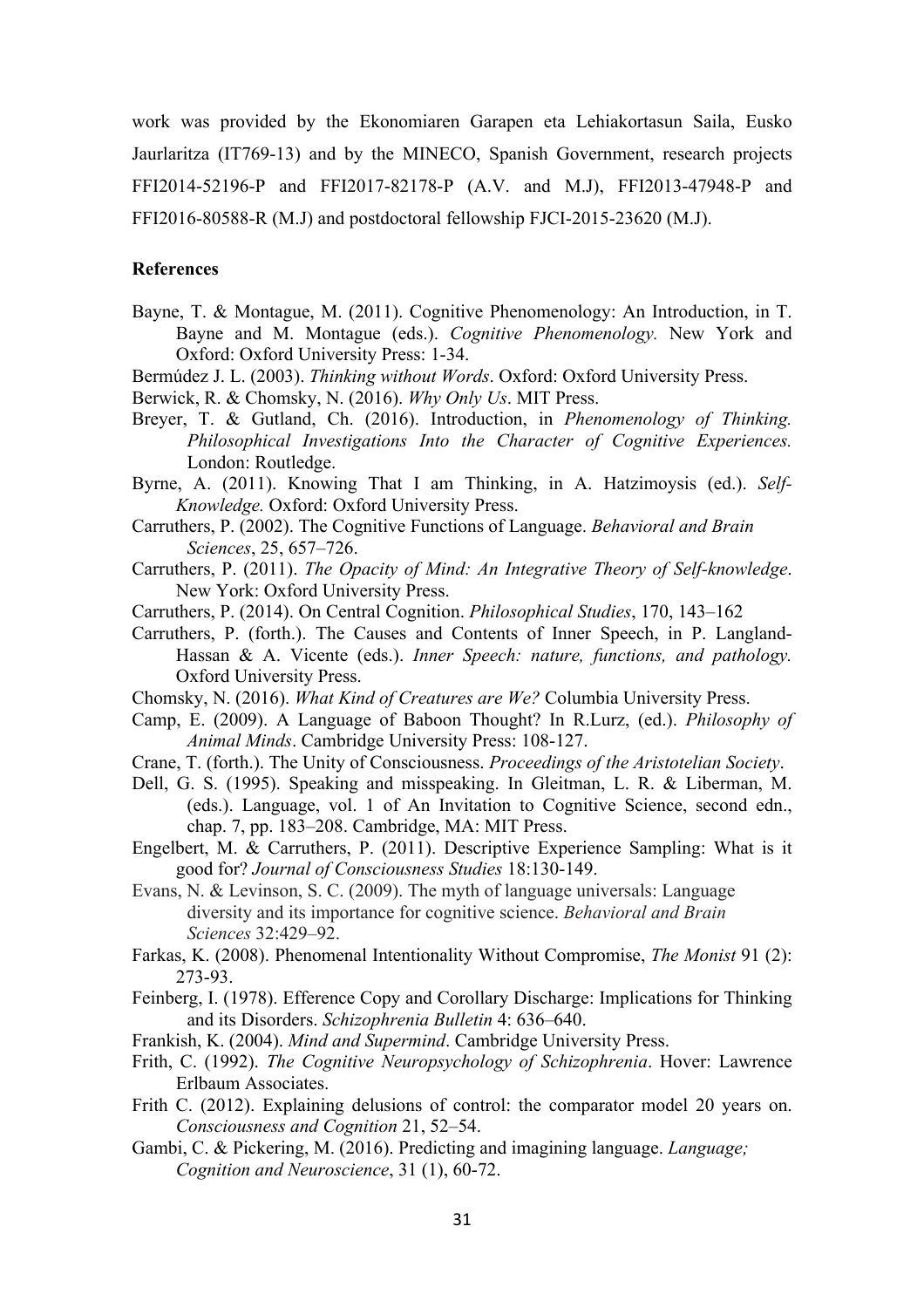- Garrod, S., Gambi, C. & Pickering, M. (2013). Prediction at all levels: forward model predictions can enhance comprehension. *Language, Cognition and Neuroscience*, 29:1, 46-48,
- Gauker, C. (2011). *Words and Images: An Essay on the Origin of Ideas*. Oxford University Press.
- Gauker, C. (forth.). Inner Speech as the Internalization of Outer Speech. in P. Langland-Hassan & A. Vicente (eds.). *Inner Speech: nature, functions, and pathology.*  Oxford University Press.
- Glock, H—J. (2000). Animals, Thoughts and Concepts. *Synthese* 123: 35-64.
- Guillot, A., Di Rienzo, F., MacIntyre, T., Moran, A. & Collet C. (2012). Imagining is not doing but involves specific motor commands: a review of experimental data related to motor inhibition. *Frontiers in Human Neuroscience,* 6:247.
- Graham, G., Horgan, T., & Tienson, J. (2007). Consciousness and Intentionality. In M. Velmans & S. Schneider (eds.). *The Blackwell Companion to Consciousness*, Oxford: Blackwell, 468–484.
- Hartsuiker, R. (2014). Monitoring and Control of the Production System. In M. Goldrick, V., Ferreira, & M. Miozzo (eds.). *The Oxford Handbook of Language Production*. Oxford: Oxford University Press. 417-436
- Helmholtz, H. V. (1860). *Treatise on Physiological Optics*. New York: Dover.
- Horgan, T., & Graham. G. (2012) Phenomenal Intentionality and Content Determinacy. In R. Shantz (ed.). *Prospects for Meaning*. Amsterdam: de Gruyter, 321-344.
- Horgan, T, & Tienson, J. (2002). The Intentionality of Phenomenology and the Phenomenology of Intentionality. In D. Chalmers (ed.). *Philosophy of Mind: Classical and Contemporary Readings.* Oxford: Oxford University Press, 520- 533.
- Hespos, S. J. & Spelke E. S. (2004). Conceptual precursors to spatial language. *Nature* 430:453-6.
- Hickok, G. & Poeppel, D. (2007). The cortical organization of speech processing. *Nature Reviews Neuroscience* 8: 393-402.
- Hickok, G. (2012). Computational neuroanatomy of speech production. *Nature Reviews Neuroscience, 13*(2), 135-145.
- Hurlburt, R.T. (2009). Unsymbolized Thinking, Sensory Awareness, and Mindreading. *Behavioral and Brain Sciences*, 32, 29–30.
- Hurlburt, R.T. (2011). *Investigating Inner Experience: Moments of Truth*. Cambridge, MA: Cambridge University Press.
- Hurlburt, R. T. & Akhter, S. A. (2008). Unsymbolized Thinking*. Consciousness and Cognition* 17: 1364–1374.
- Hurlburt, R. T. & Heavey, Ch. L, (2006). *Exploring Inner Experience. The descriptive experience sampling method*. Amsterdam/Philadelphia: John Benjamins Publishing Company.
- Hurlburt, R. T., Heavey, C. L. & Kelsey, J. M. (2013). Toward a Phenomenology of Inner Speaking. *Consciousness and Cognition*, 22: 1477–1494.
- Hurlburt, R. T., Alderson-Day, B., Fernyhough, C. P. & Kühn, S. (2017). Can inner experience be apprehended in high fidelity? Examining brain activation and experience from multiple perspectives. *Frontiers in Psychology, 8*(43). doi: 10.3389/fpsyg.2017.00043
- Hurlburt, R. T. & Schwitzgebel, E. (2007). Describing Inner Experience? Proponent Meets Skeptic. Cambridge, MA: MIT Press.
- Jackendoff, R. (1996). How Language Helps us Think. *Pragmatics and Cognition* 4, 1– 35.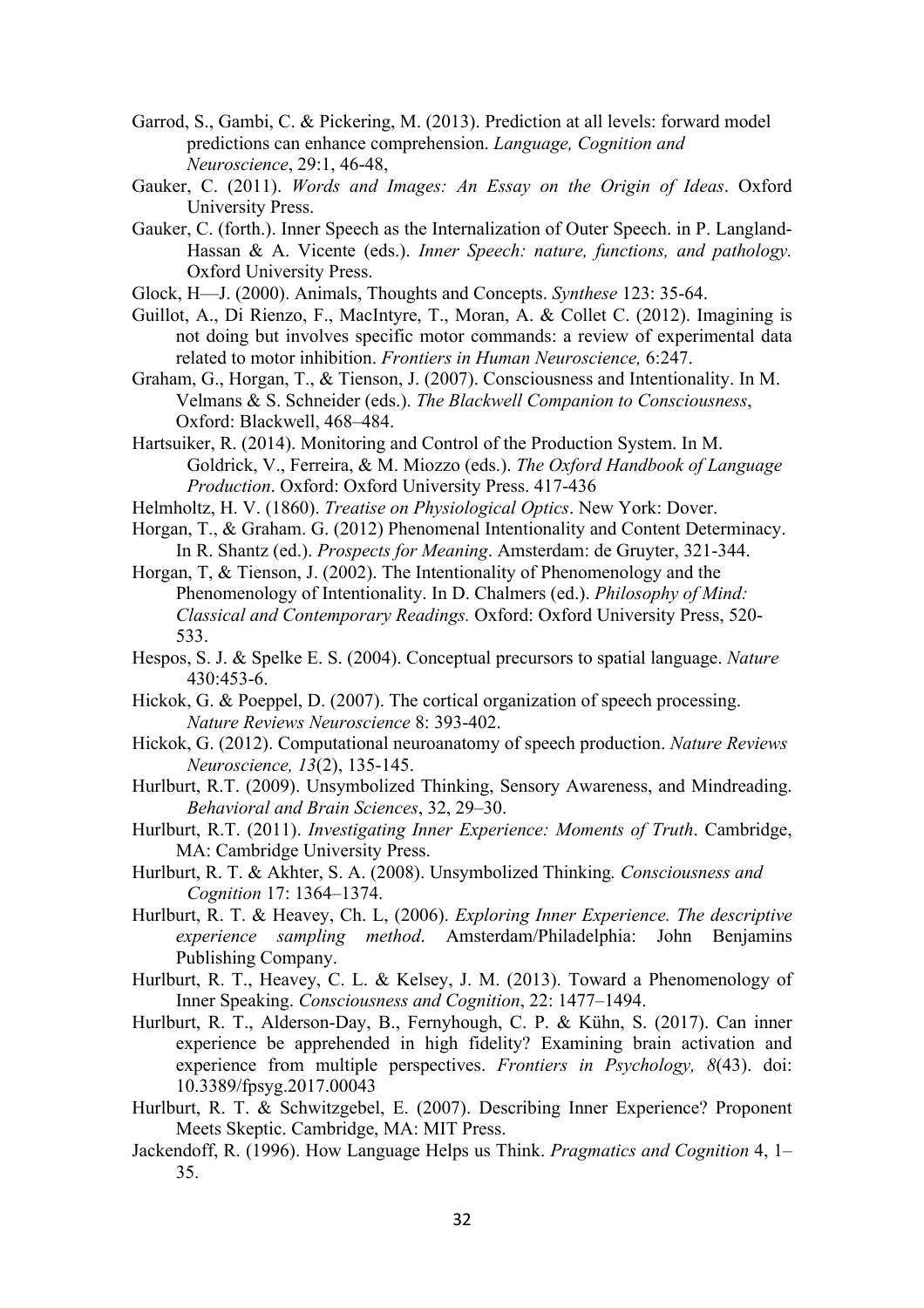- Jeannerod, M. (2006). *Motor Cognition: What Actions Tell the Self*. Oxford: Oxford University Press.
- Jorba, M. (2016). Attitudinal Cognitive Phenomenology and the Horizon of Possibilities, in T. Breyer, and Ch. Gutland (eds.). *Phenomenology of Thinking. Philosophical Investigations into the Character of Cognitive Experiences.*  London: Routledge: p. 77-96.
- Jorba, M. & Moran, D. (2016). Conscious Thinking and Cognitive Phenomenology: Topics, Views and Future Developments. *Philosophical Exaplorations* 19 (2): 95- 113.
- Jorba, M. & Vicente, A. (2014). Cognitive Phenomenology, Access to Contents, and Inner Speech. *Journal of Consciousness Studies* 21 (9-10): 74-99.
- Klinger, E. & Cox. W. M. (1987–1988). Dimensions of thought flow in everyday life. *Imagination, Cognition and Personality* 7: 105-128.
- Kriegel, U. (2014) The Phenomenal Intentionality Research Program, In Kriegel (ed.). *Phenomenal Intentionality.* Oxford: Oxford University Press, 1-27.
- Kriegel, U. (2015). *The Varieties of Consciousness.* Oxford: Oxford University Press.
- Kühn, S., Fernyhough, C., Alderson-Day, B. & Hurlburt, R. T. (2014). Inner Experience in the Scanner: Can High Fidelity Apprehensions of Inner Experience Be Integrated with fMRI?. *Frontiers in Psychology* 5: 1-8.
- Levelt, W. (1989). *Speaking*. MIT Press.
- Levine, J. (2011). On the Phenomenology of Thought, in Bayne, T. & Montague, M. (eds.). *Cognitive Phenomenology*. Oxford and New York: Oxford University Press, 103-120.
- Loar B. (2003). Phenomenal Intentionality as the Basis of Mental Content. In M. Hahn & B. Ramberg (eds.). *Reflections and Replies: Essays on the Philosophy of Tyler Burge*. MIT Press, 229-258.
- Lœvenbruck, H., Grandchamp, R.. Rapin, L., Nalborczyk, L., Dohen, M., Perrier, P., Baciu, M. & Perrone-Bertolotti, M. (forth.). Inner language: An act it is to spur the mind's eye, ear, and tact, in P. Langland-Hassan & A. Vicente (eds.). *Inner Speech: nature, functions, and pathology.* Oxford University Press.
- Loewer, B. & Rey, G. (1992). *Meaning in Mind: Fodor and his Critics*. Blackwell
- Lupyan, G. (2012). Linguistically modulated perception and cognition: The labelfeedback hypothesis. *Frontiers in Cognition* 3. doi:10.3389/fpsyg.2012.00
- Malt, B. C. & Majid, A. (2013). How thought is mapped into words. *WIREs Cognitive Science*, *4*, 583–597.
- Martínez—Manrique, F & Vicente, A. (2015) The activity view of inner speech, Frontiers in Psychology. 6:232. doi: 10.3389/fpsyg.2015.00232
- Neander, K. (2012). 'Teleological Theories of Mental Content', *The Stanford Encyclopedia of Philosophy* (Spring 2012 Edition), Edward N. Zalta (ed.). URL = http://plato.stanford.edu/archives/spr2012/entries/content-teleological/
- Noteboom, S. G. & Quené, H. (2017). *Journal of Memory and Language*, 95: 19-35.
- Oppenheim G. M. (2013). Inner speech as a forward model? *Behavioral and Brain Sciences* 36, 369–370.
- Pautz, A. (2014). Does Phenomenology Ground Mental Content? In Kriegel (ed.). *Phenomenal Intentionality.* Oxford: Oxford University Press, 194–234.
- Pacherie, E. (2008). The Phenomenology of Action: a Conceptual Framework. *Cognition* 107, 179–217.
- Perrone-Bertolotti, M., Rapin, L., Lachaux, J.-P., Baciu, M., & Lœven-bruck, H. (2014). What is that little voice inside my head? Inner speech phenomenology, its role in